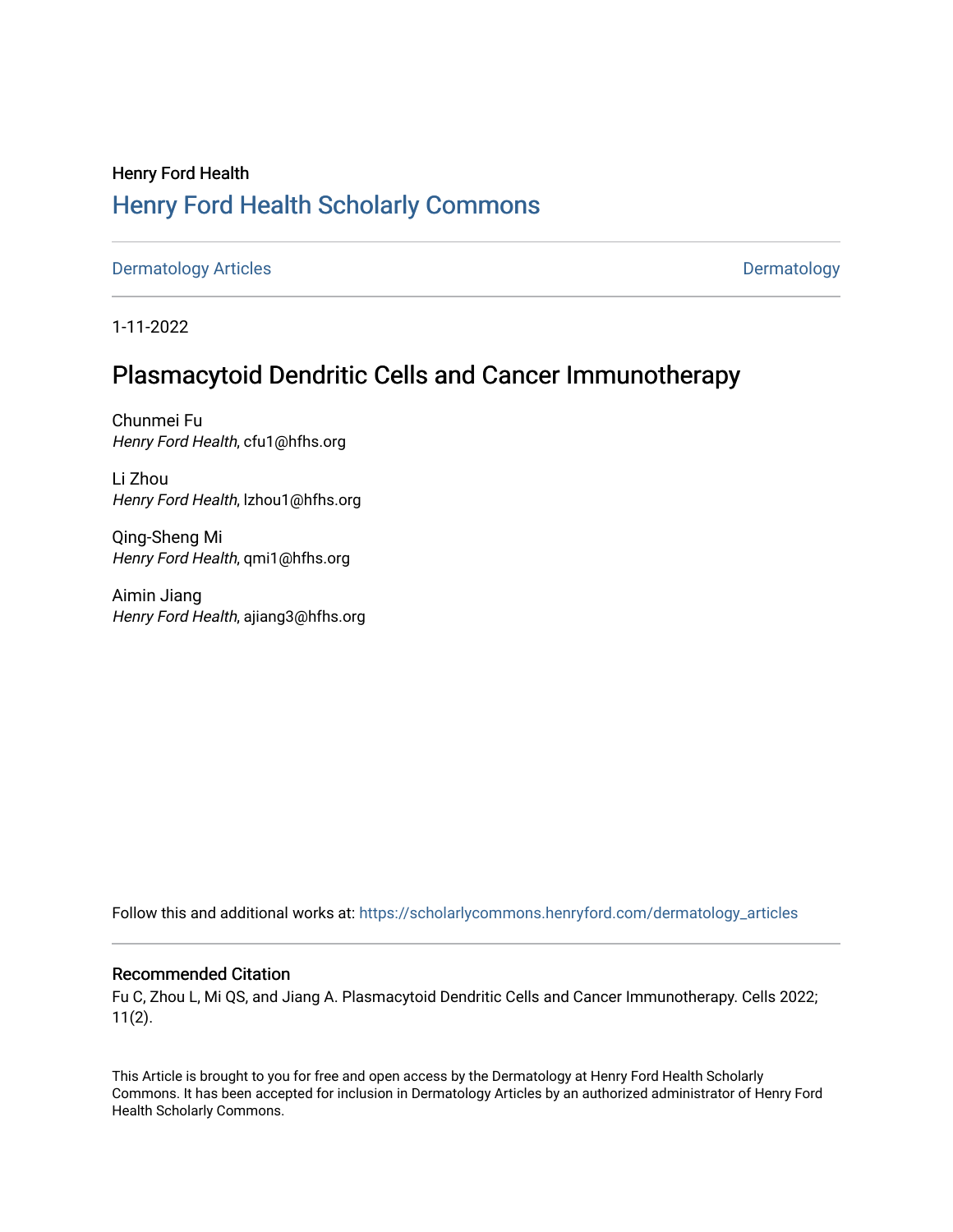



## *Review* **Plasmacytoid Dendritic Cells and Cancer Immunotherapy**

**Chunmei Fu <sup>1</sup> , Li Zhou 1,2, Qing-Sheng Mi 1,[2](https://orcid.org/0000-0002-1411-6827) and Aimin Jiang 1,2,[\\*](https://orcid.org/0000-0001-9161-5729)**

- <sup>1</sup> Center for Cutaneous Biology and Immunology, Department of Dermatology, Henry Ford Health System, Detroit, MI 48202, USA; cfu1@hfhs.org (C.F.); lzhou1@hfhs.org (L.Z.); qmi1@hfhs.org (Q.-S.M.)
- 2 Immunology Program, Henry Ford Cancer Institute, Henry Ford Health System, Detroit, MI 48202, USA
	- **\*** Correspondence: ajiang3@hfhs.org; Tel.: +1-313-461-7870

**Abstract:** Despite largely disappointing clinical trials of dendritic cell (DC)-based vaccines, recent studies have shown that DC-mediated cross-priming plays a critical role in generating anti-tumor CD8 T cell immunity and regulating anti-tumor efficacy of immunotherapies. These new findings thus support further development and refinement of DC-based vaccines as mono-immunotherapy or combinational immunotherapies. One exciting development is recent clinical studies with naturally circulating DCs including plasmacytoid DCs (pDCs). pDC vaccines were particularly intriguing, as pDCs are generally presumed to play a negative role in regulating T cell responses in tumors. Similarly, DC-derived exosomes (DCexos) have been heralded as cell-free therapeutic cancer vaccines that are potentially superior to DC vaccines in overcoming tumor-mediated immunosuppression, although DCexo clinical trials have not led to expected clinical outcomes. Using a pDC-targeted vaccine model, we have recently reported that pDCs required type 1 conventional DCs (cDC1s) for optimal cross-priming by transferring antigens through pDC-derived exosomes (pDCexos), which also cross-prime CD8 T cells in a bystander cDC-dependent manner. Thus, pDCexos could combine the advantages of both cDC1s and pDCs as cancer vaccines to achieve better anti-tumor efficacy. In this review, we will focus on the pDC-based cancer vaccines and discuss potential clinical application of pDCexos in cancer immunotherapy.

**Keywords:** plasmacytoid dendritic cells; DC vaccines; exosomes; anti-tumor CD8 T cell immunity

## **1. Introduction**

As the sentinel of the immune system, DCs play a critical role in mediating both innate and adaptive immune responses [\[1\]](#page-10-0). DCs have the unique ability to initiate all adaptive immune responses to activate (prime) naive T cells, and have been recognized as the most potent "professional" antigen presenting cells (APCs) [\[2,](#page-10-1)[3\]](#page-10-2). DCs comprise of heterogeneous populations including conventional/classical DCs (cDCs), plasmacytoid DCs (pDCs), monocyte-derived DCs (MoDCs) and Langerhans cells (LCs) that differ in their development, phenotype, localization, and functional specialization [\[4](#page-10-3)[–8\]](#page-10-4). While cDCs and pDCs originate from progenitors called common myeloid progenitors (CMPs), MoDCs and LCs arise from the common monocyte progenitors (cMoPs) [\[9\]](#page-10-5).

Developing from CMPs, macrophage/DC progenitors (MDPs) give rise to a population referred to as the common DC progenitors (CDPs), which in turn differentiate into two major DC subsets: cDCs and pDCs [\[4,](#page-10-3)[6–](#page-10-6)[8,](#page-10-4)[10,](#page-10-7)[11\]](#page-10-8). cDCs can be further divided into two major subtypes, currently described as cDC1s and cDC2s (type 2 conventional DCs) that differ in their function, phenotypes, and transcriptional factor dependency. cDC1s depend on interferon regulatory factor 8 (IRF8) and basic leucine zipper transcriptional factor ATF-like 3 (Batf3) for their development, and are identified as  $XCR1^{hi}CD24^{hi}CD26^{hi}$ CD11chiMHCIIhiCD11bloCD172aloF4/80loCD64loLinlo population in mice and CD141<sup>+</sup> (BDCA3<sup>+</sup> ) DCs in human [\[9](#page-10-5)[,12,](#page-10-9)[13\]](#page-10-10). In general, cDC1s are thought to be specialized in presenting exogenous, cell associated antigens onto MHCI to prime CD8 T cells, resulting in cytotoxic T lymphocyte (CTL) responses to intracellular pathogens and tumors [\[8\]](#page-10-4). Recent



**Citation:** Fu, C.; Zhou, L.; Mi, Q.-S.; Jiang, A. Plasmacytoid Dendritic Cells and Cancer Immunotherapy. *Cells* **2022**, *11*, 222. [https://doi.org/](https://doi.org/10.3390/cells11020222) [10.3390/cells11020222](https://doi.org/10.3390/cells11020222)

Academic Editor: Yasu-Taka Azuma

Received: 30 November 2021 Accepted: 8 January 2022 Published: 11 January 2022

**Publisher's Note:** MDPI stays neutral with regard to jurisdictional claims in published maps and institutional affiliations.



**Copyright:** © 2022 by the authors. Licensee MDPI, Basel, Switzerland. This article is an open access article distributed under the terms and conditions of the Creative Commons Attribution (CC BY) license [\(https://](https://creativecommons.org/licenses/by/4.0/) [creativecommons.org/licenses/by/](https://creativecommons.org/licenses/by/4.0/)  $4.0/$ ).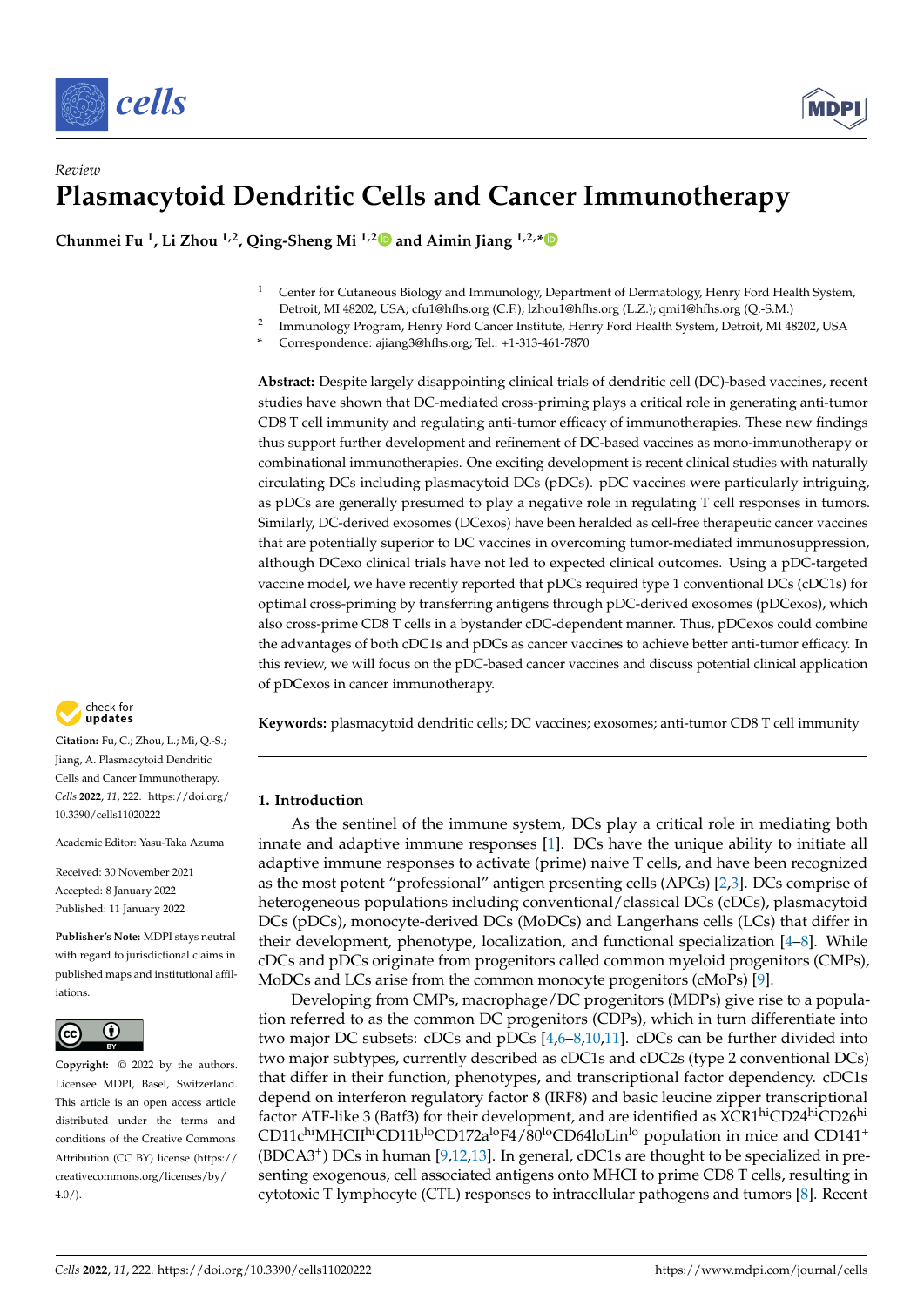reports have shown that cDC1s played a critical role in cross-priming antigen-specific CD8 T cells in tumors to generate CD8 T cell immunity, and in determining anti-tumor efficacy of cancer immunotherapies including adoptive T cell transfer (ACT) and immune checkpoint blockade (ICB) [\[14–](#page-10-11)[17\]](#page-11-0). Murine cDC1s include two populations: a lymphoid tissue-resident population expressing CD8a, and a non-lymphoid tissue CD103<sup>+</sup> population that's in the periphery [\[12\]](#page-10-9). On the other hand, cDC2s depend on interferon regulatory factor 4 (IRF4) and zinc finger E-box-binding homeobox 2 (ZEB2) for their development, and comprise of heterogeneous populations that are most efficient in priming CD4 T cells after presenting soluble antigens on MHC class II (MHCII), thus regulating immune responses against parasites, extracellular pathogens and allergens [\[8,](#page-10-4)[18\]](#page-11-1). However, it should be noted that cDC2s could also cross-present antigens [\[19–](#page-11-2)[21\]](#page-11-3) and play a critical role for regulating anti-tumor CD4 and CD8 T cell responses [\[6,](#page-10-6)[22–](#page-11-4)[24\]](#page-11-5). Murine cDC2s are identified by their expression of CD11b and signal regulatory protein alpha (SIRPa; CD172a), and their human counterparts express CD1c (BDCA1) [\[9\]](#page-10-5). cDC2s are even more heterogeneous than cDC1s, and recent advance in single-cell RNA (scRNA) sequencing led to the identification of a number of cDC2 subsets [\[22](#page-11-4)[,25,](#page-11-6)[26\]](#page-11-7). Transcriptome analysis suggests that cDC2s contain at least two subsets that are ontogenetically conserved between mice and humans but with distinct functions: the T-bet-expressing cDC2A subset that are anti-inflammation, and the pro-inflammatory cDC2B population that express ROR $\gamma$ t [\[27\]](#page-11-8).

Besides cDC1s and cDC2s, CDPs can also give rise to at least part of the pDCs. pDCs are heterogeneous cells best known for their production of large amount of type I interferons (IFN-Is) [\[28](#page-11-9)[–30\]](#page-11-10). Murine pDCs are distinguished from cDCs by their expression of Siglec-H, B220, Ly6c, PDCA1 (CD317) and intermediate CD11c, and human pDCs express CD303 (BDCA2), CD304 (BDCA4), CD123 (IL-3R), CD45RA and HLA-DR but not CD11c [\[29](#page-11-11)[,31](#page-11-12)[,32\]](#page-11-13). IRF-8 and TCF- 4 (also known as E2-2) are the main transcription factors for the development, functional specification, and maintenance of pDCs [\[33–](#page-11-14)[36\]](#page-11-15). Expression of DNA-binding protein inhibitor ID-2, which prevents the activity of pDC transcription factor TCF-4, has to be suppressed for pDCs to be developed from CDPs. The readers are referred to several recent excellent reviews for more details on the development from CMPs to human and murine pDCs, including key transcription factors, phenotypic markers and functions that define these pDCs [\[8](#page-10-4)[,29,](#page-11-11)[31,](#page-11-12)[32,](#page-11-13)[37\]](#page-11-16). Besides CMP (common myeloid progenitors), in vivo transfer experiments have shown that pDCs can be generated from both CMP and CLP (common lymphoid progenitors), but are derived mainly from myeloid progenitors [\[38\]](#page-11-17). However, pDCs developed from CMP and CLP exhibit different function regarding type I IFN production and T cell priming [\[39,](#page-11-18)[40\]](#page-12-0). Furthermore, murine pDCs derived from CLP showed evidence of past expression of recombination activation gene 1 (Rag1) and D-J rearrangements in IgH [\[40\]](#page-12-0). While previous studies suggest they are lymphoid transcriptional program transiently expressed in the pDC lineage based on their detection in pDCs developed from CMP and CLP [\[41](#page-12-1)[,42\]](#page-12-2), more recent study indicates that RAG1 expression and IgH rearrangement are mostly observed in pDCs from lymphoid progenitors [\[40\]](#page-12-0), suggesting two distinct developmental pathways for pDC generation.

Recent single-cell RNA sequencing analysis further confirmed that pDCs can be originated from IL-7R<sup>+</sup>ly6D<sup>+</sup> lymphoid progenitors, referred to as pre-pDCs [43-[45\]](#page-12-4). In the first study, Rodrigues et al. have shown that while the IL-7R<sup>+</sup> lymphoid precursors give rise to both pDCs and B cells, a specific subset of SiglecH<sup>+</sup>Ly6D<sup>+</sup> cells would only differentiate into pDCs when cultured with Flt3L [\[43\]](#page-12-3). Similar results with the Ly6D<sup>+</sup> population have been reported by another group  $[45]$ , and a similar population of IL-7R<sup>+</sup> progenitors was identified in humans that could differentiate into both pDCs and B cells [\[44\]](#page-12-5). Rodrigues et al. have further shown that only lymphoid-derived mature pDCs exhibit the capacity to process and present antigens like cDCs, although both myeloid- and lymphoid-derived mature pDCs are capable of secreting IFN-Is [\[43\]](#page-12-3). Further analysis also indicated that IL-7R<sup>+</sup> lymphoid progenitors contribute to the majority of murine mature BM and splenic pDCs in vitro and in vivo [\[43\]](#page-12-3), thus challenging the previous notion that pDCs are mainly derived from myeloid progenitors (see above). Taken together, these new data seem to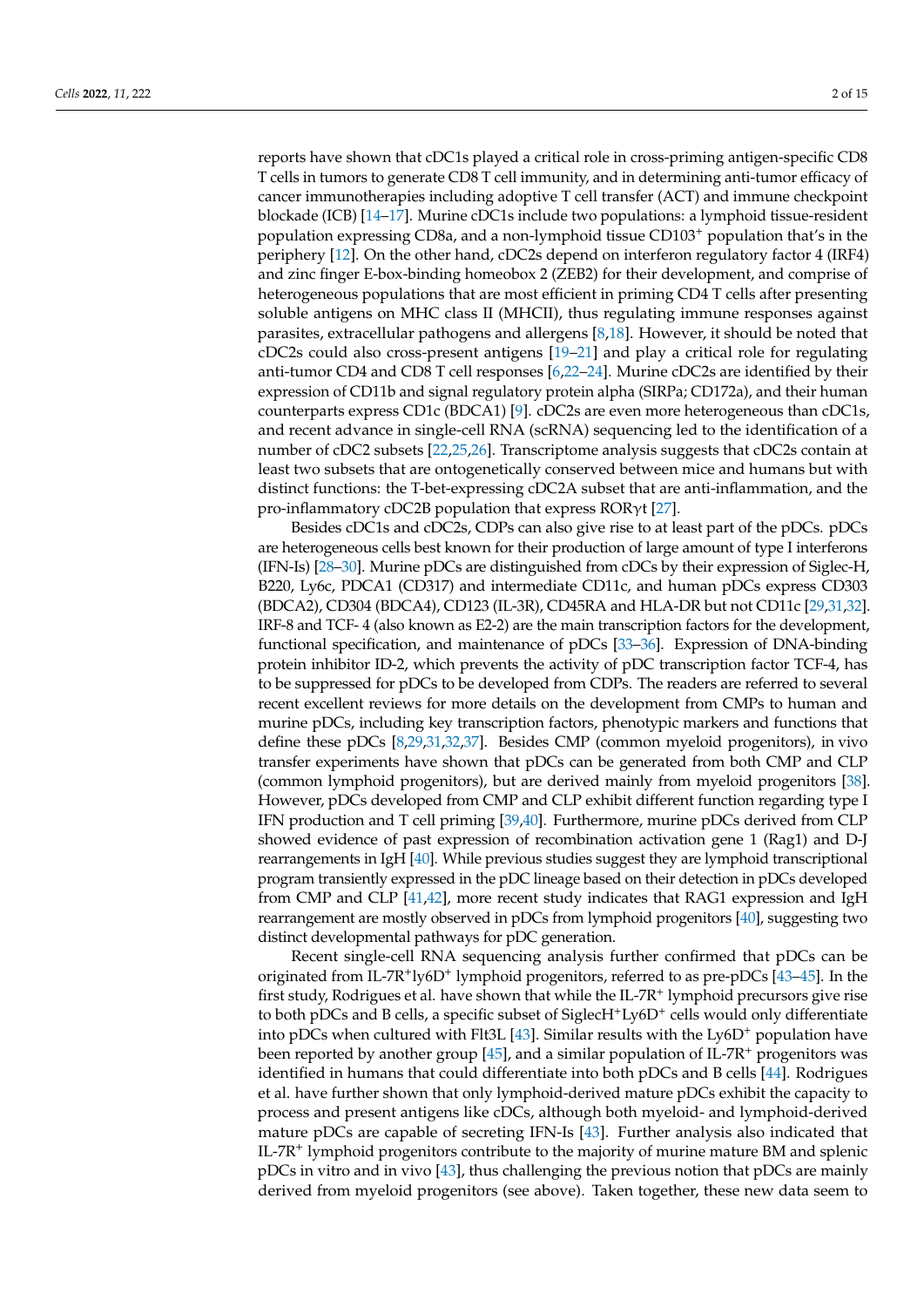suggest that generation of pDCs is likely regulated by cell fate decision between pDCs versus cDCs and between pDCs versus B cells. Future studies are warranted to determine the relative contribution of the two pathways to pDC generation under steady state as well as under inflammation or infection settings.

### **2. pDCs, Cross-Priming and Anti-Tumor CD8 T Cell Immunity**

Cross-priming, which DCs activate (prime) CD8 T cells following presentation of exogenous antigens onto their MHCI, plays a major role in generating CD8 T cell immunity against viruses and tumors as well as mediating immune tolerance (cross-tolerance) [\[46–](#page-12-6)[49\]](#page-12-7). In contrast to the critical role cDC1s played in cross-priming antigen-specific CD8 T cells including in tumors [\[14](#page-10-11)[–17\]](#page-11-0), whether and how pDCs function in cross-priming have remained poorly understood. In fact, whether pDCs are involved in cross-priming in vivo remains controversial [\[47](#page-12-8)[,50–](#page-12-9)[52\]](#page-12-10), despite both murine and human pDCs having been shown to be able to cross-present antigens in vitro [\[21](#page-11-3)[,53–](#page-12-11)[56\]](#page-12-12). While multiple reports have shown that pDCs are involved in cross-priming in vivo [\[57–](#page-12-13)[60\]](#page-12-14), other studies suggested that pDCs did not [\[61–](#page-12-15)[65\]](#page-13-0). The efforts to delineate the involvement of pDCs in cross-priming in vivo were further complicated by the fact that pDCs could activate and recruit B cells, cDCs, NK cells, and T cells to regulate CD8 T cell priming indirectly through their production of IFN-I [\[66\]](#page-13-1). For example, activated pDCs induced anti-tumor CD8 T cell responses after systemic RNA delivery, however whether this response is a result of antigen presentation by pDCs or is due to IFN-I-mediated activation of cDCs remains unclear [\[67\]](#page-13-2).

Further complicating this issue, recent studies have shown that isolated population of pDCs used in functional studies often contain transitional pDCs that are related to both pDCs and cDCs. From human blood, BM and tonsil, a subset of CD2+CD5+CD81<sup>+</sup> DCs that express multiple pDC markers (CD123, CD303, CD304) were identified, and they produced IL-12 instead of IFN-Is to prime T and B cells [\[68](#page-13-3)[–70\]](#page-13-4). Furthermore, an overlapping human DC subset with pDC features has been identified by scRNA sequencing [\[25](#page-11-6)[,71](#page-13-5)[,72\]](#page-13-6). These transitional pDCs are functionally distinct from canonical pDCs: they exhibit the phenotype and functionality of cDCs in priming T and B cells, fail to produce IFN-I upon TLR7 and TLR9 stimulation, but express some pDC markers and transcription factors and require TCF4 for development. Further analysis suggested that these cells are heterogeneous and include "cDC-like" pre-DC cells or AXL<sup>+</sup> SIGLEC6<sup>+</sup> DCs (AS-DCs, or AXL<sup>+</sup> DCs) [\[25,](#page-11-6)[71](#page-13-5)[,72\]](#page-13-6). These DCs represent intermediate myeloid DC populations with a mixture of pDC and cDC characteristics, raising the question that cDC function including IL-12 production and antigen presentation for  $T/B$  cell priming observed for pDCs could be due to the contaminated pre-DCs/AS-DCs. However, a recent study by Alculumbre et al. has shown that canonical pDCs activated in vitro gave rise to distinct populations with either IFNproducing or antigen-presenting functions [\[73\]](#page-13-7). The differentiation of PD-L1-CD80<sup>+</sup> pDCs into cDC-like cells (antigen presentation and T cell activation) could not be explained by contamination of these transitional pDCs such as Axl<sup>+</sup> DCs and likely represented an intrinsic property of activated pDCs, consistent with the notion that activated pDCs acquire the capacity to present antigens and prime T cells [\[57\]](#page-12-13).

The roles of pDCs in cancer are similarly complex (Table [1\)](#page-4-0). Poor prognosis in multiple cancers such as head and neck, melanoma, ovarian, and breast cancers have been correlated with enrichment of pDCs in tumors [\[29](#page-11-11)[,30](#page-11-10)[,74](#page-13-8)-76], supporting the notion that pDCs play a suppressive function in these tumors (Table [1\)](#page-4-0). Indeed, pDCs have been shown to induce an inducible T cell costimulator ligand (ICOSL)-dependent expansion of regulatory T cells (Tregs) [\[77\]](#page-13-10), and tumor-associated pDCs could activate Foxp3<sup>+</sup> Tregs through indoleamine 2,3-dioxygenase (IDO) [\[78\]](#page-13-11). On the other hand, tumor-infiltrated pDCs have been associated with survival in human colon cancer [\[79\]](#page-13-12), suggesting a positive role in regulating anti-tumor immunity (Table [1\)](#page-4-0). Furthermore, activation of pDCs has been shown to induce anti-tumor immunogenic responses and several pDC clinical trials have shown promising clinical benefits in human cancers, suggesting that pDCs could be employed to induce anti-tumor immunity [\[64,](#page-12-16)[80–](#page-13-13)[86\]](#page-13-14) (Table [1\)](#page-4-0). As we have discussed above, it remains unclear whether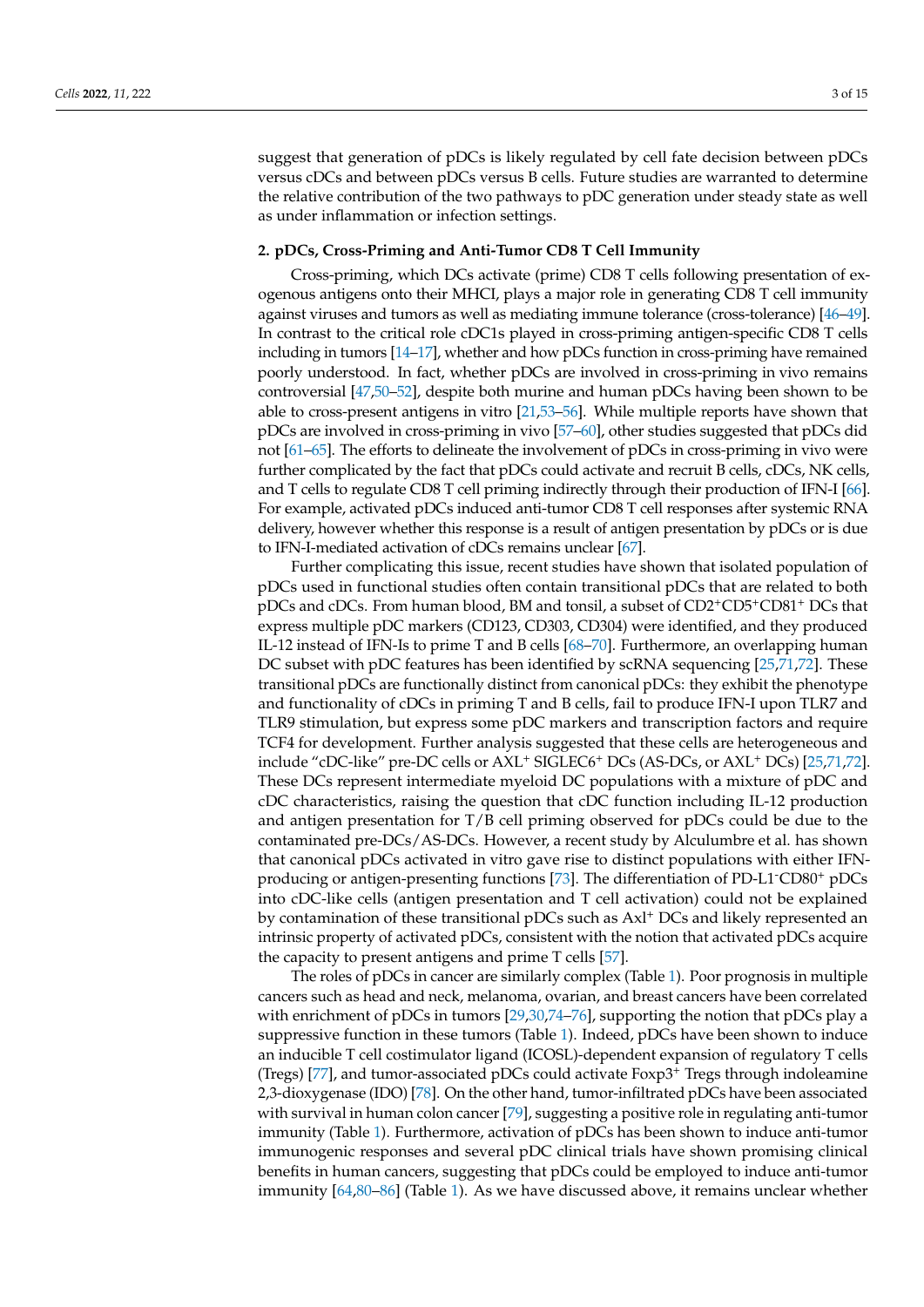pDCs function by cross-prime CD8 T cells directly or by activating cDCs and other immune cells indirectly through their production of cytokines including IFN-Is [\[87](#page-13-15)[,88\]](#page-14-0). For instance, CpG-activated pDCs induce tumor regression by recruiting NK cells through IFN-Is to enhance tumor antigen-specific CD8 T cell cross-priming [\[80\]](#page-13-13). Despite the uncertainty of how pDCs function to induce anti-tumor immunity, however, pDCs likely play some roles in regulating cross-priming to generate CD8 T cell immunity, as increasing evidences have shown that cooperation of pDCs and cDCs are required to induce optimal crosspriming and CD8 T cell immunity under different settings [\[80](#page-13-13)[,89](#page-14-1)[–93\]](#page-14-2). Using an in vivo pDC-targeted vaccine model, we have recently shown that antigen-targeted pDCs required bystander cDCs to cross-prime antigen-specific CD8 T cells [\[94\]](#page-14-3), which might provide one potential explanation for the conflicting results regarding pDCs' role in cross-priming in vivo. It should be noted, however, that both human and murine pDCs have been shown to be capable of directly killing tumor cells through granzyme B- and/or tumor necrosis factor-related apoptosis-inducing ligand (TRAIL)-dependent mechanisms [\[95](#page-14-4)[–98\]](#page-14-5) (Table [1\)](#page-4-0).

<span id="page-4-0"></span>

| Table 1. Opposite functions of pDCs in tumors. |  |  |  |
|------------------------------------------------|--|--|--|
|------------------------------------------------|--|--|--|

| <b>Function in Tumors</b>                       | <b>Phenotypes and Mechanisms</b>                                                                                                                                                                                                                                                                                                                                                                                                     | References          |  |
|-------------------------------------------------|--------------------------------------------------------------------------------------------------------------------------------------------------------------------------------------------------------------------------------------------------------------------------------------------------------------------------------------------------------------------------------------------------------------------------------------|---------------------|--|
| Negative role in anti-tumor<br>immune responses | Accumulation of pDCs correlated with<br>poor diagnosis in multiple tumors.<br>Potential mechanisms include<br>induction of regulatory T cells through<br>ICOSL- or IDO-dependent pathways.                                                                                                                                                                                                                                           | $[29, 30, 74, -78]$ |  |
| Positive role in anti-tumor<br>immunity         | Tumor-infiltrated pDCs correlate with<br>survival in human colon cancer, and<br>activation pDCs lead to enhance<br>anti-tumor immunity.<br>Possible mechanisms include:<br>IFN-I-dependent enhancement of<br>function of NK cells and T cells, as well<br>as cross-priming by cDCs; enhanced<br>direct cross-priming. However, the<br>exact contributions of IFN-I versus<br>pDC-mediated cross-priming remain<br>poorly understood. | $[64, 79 - 86]$     |  |
| Tumoricidal activity                            | Activated pDCs directly kill tumor cells<br>through TRAIL- and Granzyme<br>B-dependent mechanisms leading to<br>tumor regression.                                                                                                                                                                                                                                                                                                    | $[95 - 98]$         |  |

## **3. Current pDC-Based Cancer Vaccine Clinical Trials**

Three clinical trials using pDCs as cancer vaccines including two phase I and one phase II clinical trials have been reported [\[82,](#page-13-16)[85,](#page-13-17)[86\]](#page-13-14) (see Table [2\)](#page-5-0). Several clinical trials using pDCs or combination of pDCs and cDCs are ongoing and have not reported their findings: a phase I and II clinical trial NCT-02574377 for melanoma patients using pDCs, cDCs and combination of both pDCs and cDCs; a phase IIa clinical trial for prostate cancer using pDCs, cDCs and combination of both pDCs and cDCs; a phase III clinical trial NCT-02993315 on melanoma patients with combination treatment of both pDCs and cDCs [\[99\]](#page-14-6), and a phase I and II clinical trial NCT-03970746 which will determine the safety, tolerability, immunogenicity and clinical activity of a pDC cell line-based cancer vaccine, either with or without anti-PD-1 treatment in patients with non-small-cell lung cancer.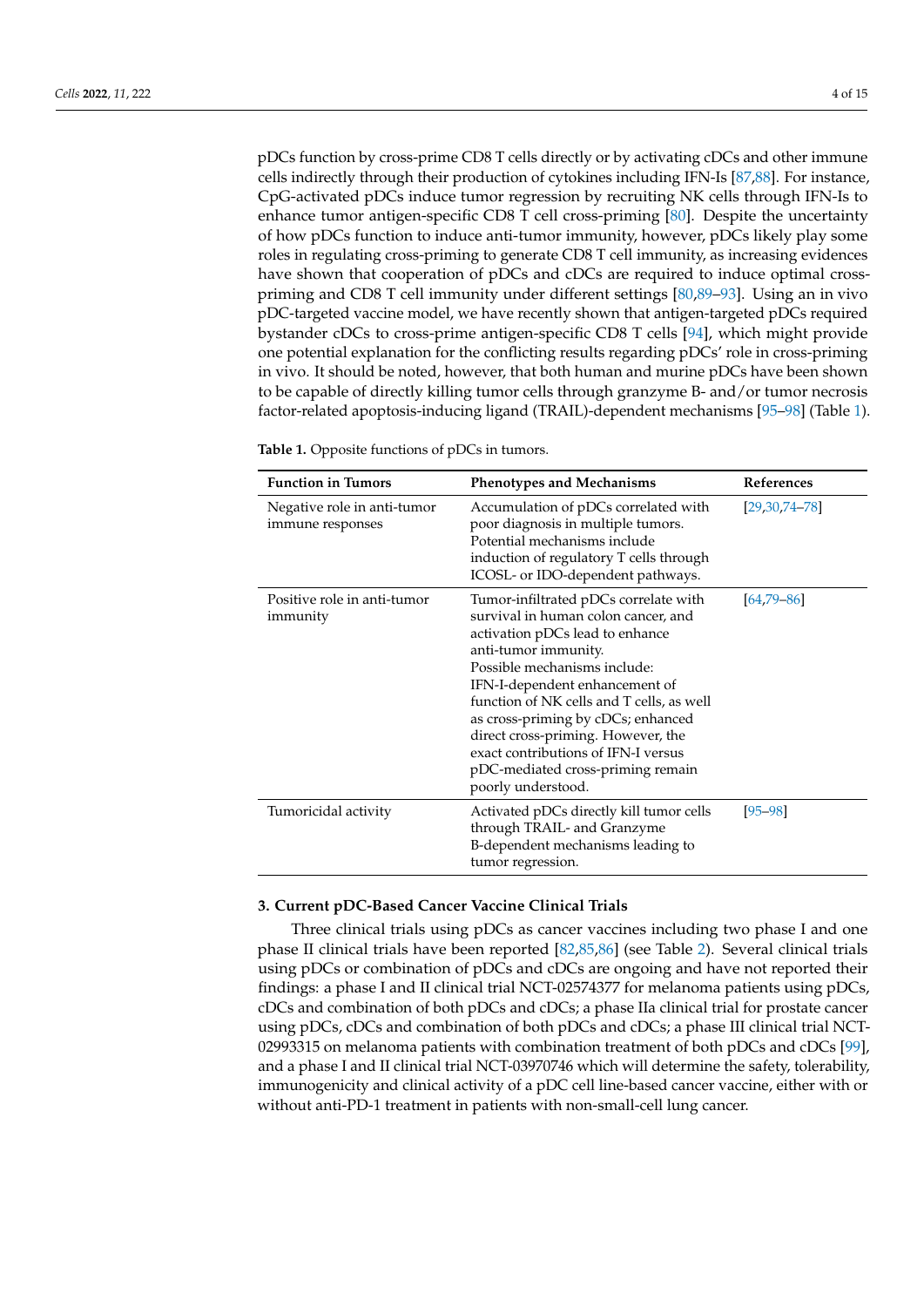| Cancer<br><b>Type</b>                                                   | Phase          | pDC Used                                                                                                                                                                                                                                                               | <b>Doses</b>                                                                                                                                                    | Patients                                                                                                                   | Toxicity                   | <b>Clinical Outcomes</b>                                                                                                                                                                                                                                       |
|-------------------------------------------------------------------------|----------------|------------------------------------------------------------------------------------------------------------------------------------------------------------------------------------------------------------------------------------------------------------------------|-----------------------------------------------------------------------------------------------------------------------------------------------------------------|----------------------------------------------------------------------------------------------------------------------------|----------------------------|----------------------------------------------------------------------------------------------------------------------------------------------------------------------------------------------------------------------------------------------------------------|
| gp100-<br>expressing<br>distant<br>metastatic<br>melanoma               | Ι              | Isolated naturally<br>occurring mature<br>pDCs were loaded<br>with gp100 <sub>154-162</sub> ,<br>$gp100_{280-288}$ and<br>tyrosinase-derived<br>peptide<br>tyrosinase <sub>369-377</sub> .                                                                             | Three<br>intranodal<br>injections every<br>2 weeks. Two<br>maintenance<br>cycles<br>consisting of 3<br>biweekly<br>vaccinations if<br>no disease<br>progression | Fifteen<br>$HLA-A2$ <sup>+</sup><br>patients with<br>distant<br>metastatic<br>melanoma                                     | Only grade<br>1–2 toxicity | Generation of CD8 T<br>cell responses specific<br>to tumor antigens;<br>two patients showed<br>durable stable<br>disease and were<br>eligible for 2<br>additional cycles<br>consisting of 3 pDC<br>vaccinations. One<br>patient with a mixed<br>response [82]. |
| Castration-<br>resistant<br>prostate cancer                             | IIa            | Blood-derived pDCs,<br>$CD1a+$ cDC2s or a<br>combination of pDCs<br>and cDC2s, loaded<br>with<br>NY-ESO-1 <sub>157-165</sub> ,<br>$MAGE-C2_{336-344}$ and<br>NY-ESO-1 and MUC1<br>PepTivators<br>(overlapping long<br>peptides that cover<br>the complete<br>protein). | Maximal 9<br>times                                                                                                                                              | 21 (21 HLA-A2 <sup>+</sup><br>patients with<br>confirm adeno-<br>carcinoma of<br>the prostate, 7<br>for each<br>treatment) | Grade<br>1-2 toxicity      | A partial radiological<br>response was<br>observed in 1 patient;<br>12 patients (57%)<br>with stable disease ><br>6 months. No<br>significant difference<br>among the three<br>treatment arms<br>(cDCs, pDCs and<br>$cDCs + pDCs$ ) [85].                      |
| Stage IIIC or IV<br>confirmed<br>unresectable<br>metastatic<br>melanoma | $_{\text{lb}}$ | pDCs from a cell line<br>loaded with one of<br>three melanoma<br>antigens separately:<br>$MART1_{26-35L}$<br>MAGEA3271-279,<br>gp100 <sub>209-217</sub> and<br>$TYR_{369-377}$ .                                                                                       | 3 weekly<br>injections                                                                                                                                          | $9$ HLA-A2 <sup>+</sup><br>stage IIIC or IV<br>patients with<br>confirmed<br>unresectable<br>meta-static<br>melanoma       | Grade<br>1-3 toxicity      | Three weekly<br>injections of up to<br>$60 \times 10^6$ cells were<br>safe and well<br>tolerated.<br>Two patients from<br>the highest dose<br>group (60 $\times$ 10 <sup>6</sup> cells)<br>displayed a stable<br>disease $[86]$ .                              |

<span id="page-5-0"></span>**Table 2.** Current pDC-based clinical trials.

## *3.1. Phase I Clinical Trials for pDC Cancer Vaccines*

In the first clinical trial using naturally occurring plasmacytoid dendritic cells (pDC) as cancer vaccines, 15 HLA-A2<sup>+</sup> patients with metastatic melanoma were enrolled in a phase I clinical trial to determine the safety and dosage of pDC vaccine using clinical grade mature pDCs [\[82\]](#page-13-16). pDCs were isolated from apheresis products directly with the Miltenyi Biotec immunomagnetic CliniMACS isolation system under Good Manufacturing Practices (GMP) condition. This procedure generated pDCs with 75% purity that's clinically applicable and a yield of 13–33  $\times$  10<sup>6</sup>. Isolated pDCs were then cultured overnight with recombinant human interleukin-3 (rhIL-3), and activated by Fruhsommer-meningoencephalitis (FSME, tick-borne encephalitis) and loaded with three tumor-associated antigens (TAAs) including  $gp100_{154-162}$ ,  $gp100_{280-288}$  and tyrosinase-derived peptide tyrosinase<sub>369-377</sub> (TYR<sub>369-377</sub>). Using this procedure, obtained mature pDCs were more than 50% viable; exhibited high expression of MHC class I and II, CD80, CD86, CD83, and CCR7, and secreted IFN-a. Fifteen patients were vaccinated with increasing pDC numbers up to  $3 \times 10^6$  pDCs for each vaccination, with three vaccinations at day 1, 14 and 21.

The pDC vaccines were well-tolerated and only grade 1–2 adverse effects were observed. Upon pDC vaccination, the authors observed: (1) the migration of injected pDCs as detected by in vivo imaging, (2) a type I IFN signature after each vaccination, (3) CD4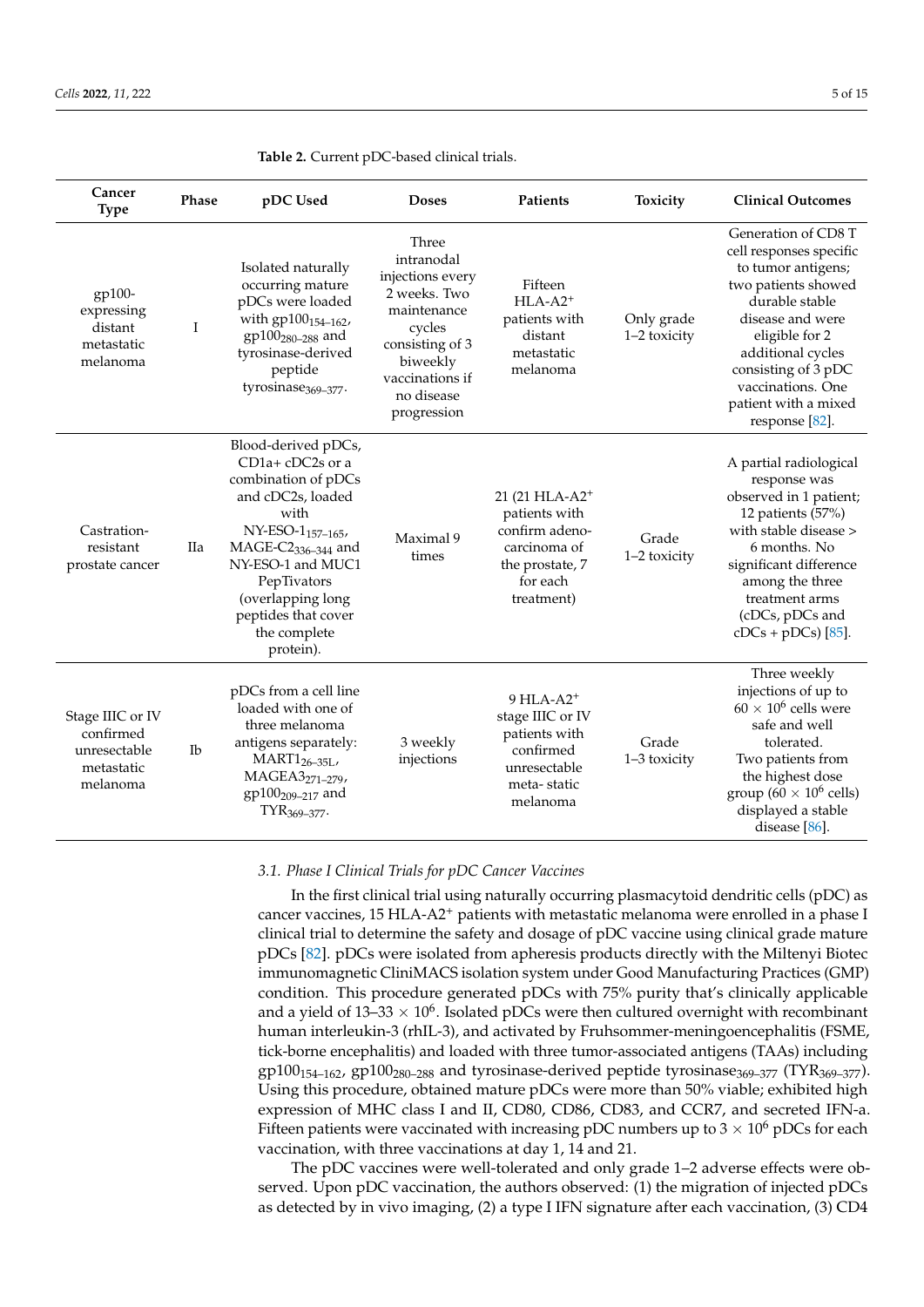T cell proliferation and antibody production to the FSME antigens, and (4) induction of tumor antigen-specific CD8 T cell responses. Taken together, these data suggest that vaccination with naturally occurring pDCs is feasible and well-tolerated in advanced melanoma patients, and induces favorable immune responses. Although this phase I clinical trial with small number of patients was not designed for examining clinical outcome, pDC vaccination did lead to clinical benefits to several patients. Two patients exhibited durable stable disease and thus received two additional maintenance treatments consisting of three biweekly pDC vaccinations; one patient developed a mixed response was observed in one patient who exhibited lung metastasis regression but progressed on a nodal metastasis; and one patient had complete remission following surgery and subsequent pDC maintenance treatment.

In addition, to determine whether pDC vaccination affects clinical outcome, the authors retrospectively examined the clinical outcome of control patients who received a first-line treatment of dacarbazine (DTIC) chemotherapy and pDC-vaccinated patients. The pDC vaccine group exhibited a slightly increase in median PFS compared to the control group (4.0 versus 2.1 months, not significant). However, pDC vaccine group showed a significant improvement on their median OS (overall survival) over control patients: 22.0 (95% confidence interval (CI), 1.8–42.2) compared to 7.6 months (95% CI, 5.8–9.4). Perhaps more importantly, 7 out of 15 patients were alive 2 years after pDC vaccination, whereas 6 of 72 patients from the control group were alive. Thus, while the phase I clinical trial was designed for safety and feasibility, the significant difference in OS in the retrospective study comparing pDC vaccine group and standard chemotherapy group called for future phase II clinical trial to assess the potential of natural occurring pDCs as cancer vaccines.

Recently, Charles et al. reported the findings from the GeniusVac-Mel4 phase I clinical trial (Table [2\)](#page-5-0), which determined the feasibility, safety, and tolerance of multiple subcutaneous immunizations of pDC vaccines in patients with metastatic melanoma [\[86\]](#page-13-14). The most exciting part of this clinical trial is that pDCs were obtained from a human pDC cell line instead of autologous pDCs from patients. This proprietary allogeneic plasmacytoid dendritic cell line is derived from malignant leukemic cells of a pDC leukemia patient, and have been shown to induce antigen-specific T cell responses in pre-clinical studies [\[100](#page-14-7)[–102\]](#page-14-8). Two clinical batches of pDC cell line were generated from the primary cell bank, and then were amplified in CellSTACK Chambers. The Drug Product (DP) was composed of four cellular preparations, each of them loaded with one of four melanoma antigens separately: MART1<sub>26-35L</sub> (ELAGIGILTV), gp100<sub>209-217</sub> (FLWGPRALV), TYR<sub>369-377</sub> (IMDQVPFSV), and  $MAGEA3<sub>271-279</sub>$  (YMDGTMSQV), and then irradiated to prevent further proliferation of pDCs in the patients. Nine recruited patients were split into three groups in three doses (4, 20 or  $60 \times 10^6$  cells per vaccination) and received three weekly immunizations of the DP (irradiated pDCs). The pDC vaccine was safe and well tolerated with no serious vaccine-induced side effects for three weekly immunizations of up to  $60 \times 10^6$  cells [\[86\]](#page-13-14). Blood samples at multiple time points (Week 1, 2, 4, 8, 12, 16, 24, 36, and 48) were examined for immuno-monitoring. Interestingly, there was no allogeneic responses to the vaccines, consistent with previous observation on allogenic DC vaccines [\[103\]](#page-14-9). Antigenspecific T cell responses against the four epitopes were evaluated using peripheral blood with no in vitro activation or expansion. As the detection threshold of the frequency of antigen-specific T cells was about 0.01% of the total CD8 T cells, no MAGEA3-specific and gp100-specific CD8 T cells were detected, and TYR-specific T cells were detected in one out of nine patients. However, MART1-specific CD8 T cells, which have been shown to be detectable more easily, were detected in six of nine patients. Two of the six patients exhibited a significant increase of MART1-specific CD8 T cells compared to baseline. More interestingly, these MART1-specific CD8 T cells exhibited memory phenotype at two or more time points examined.

For clinical outcome, two patients from  $60 \times 10^6$  cell group had stable disease throughout the study. Four patients were alive at 48 weeks and two patients required no other treatment, suggesting that GeniusVac-Mel4 pDC vaccine might have slowed tumor pro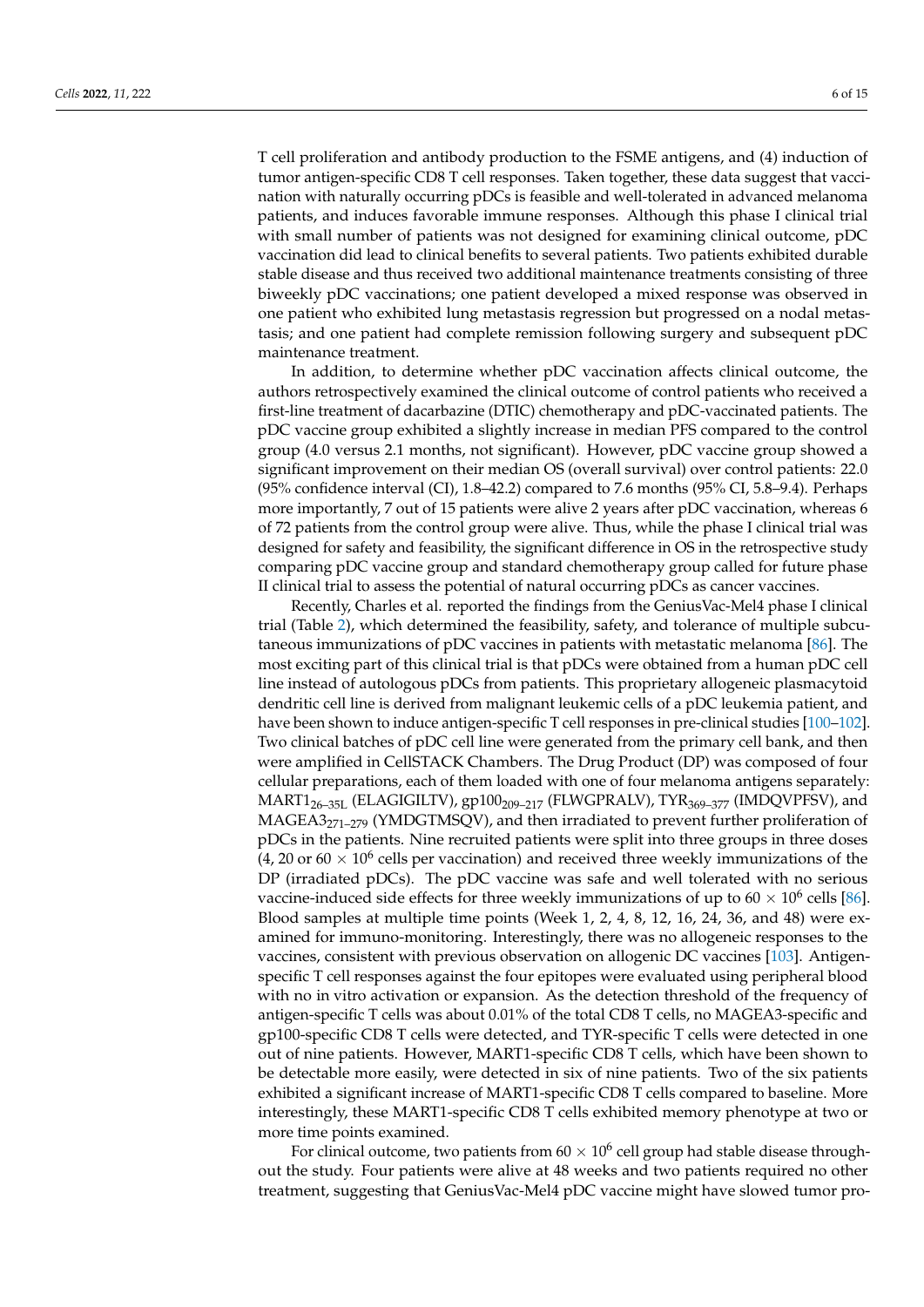gression. Two of the four patients also had concomitantly worsened vitiligoid lesions indicative of an anti-melanocyte immune response, suggesting that the pDC vaccines might contribute to their favorable clinical outcome. Taken together, these data suggested that the GeniusVac-Mel4 pDC vaccine induced antigen-specific T cell responses indicative of clinical responses.

The authors also carried out detailed analysis of the metastasis, and observed that tumor antigen-specific T cells were excluded from the tumor bed following being recruited into the metastasis from the blood, and the PD-1/PD-L1 axis might play a negative role in suppressing anti-tumor immunity by antigen-specific CD8 T cells primed or re-stimulated by pDC vaccines. Based on these findings, the authors examined whether pDC vaccine and PD-1 blockade exhibit synergy in priming tumor antigen-specific CD8 T cells in an ex vivo study of PBMC from healthy volunteers and melanoma patients. The synergistic effects of combination treatment of pDC vaccine and PD-1 blockade (Pembrolizumab) was examined by determining the induction of MART1-specific CD8 T cells of 12 melanoma patients after co-culture. Indeed, enhanced induction of MART1-specific CD8 T cells was observed by combination treatment with MART1-loaded pDC vaccine and PD-1 blockade compared to treatment with pDC vaccine alone without PD-1 blockade. Thus, pDC vaccine may synergize with ICI (Immune checkpoint inhibition) to further augment anti-tumor immunity to improve pDC vaccine efficacy.

As the cell line expresses HLA-A2.1, the study treatment was restricted to MHCI matched (HLA-A2.1) patients. However, the pDC cell line also expresses other HLA molecules, and could potentially be engineered to express other HLA molecules to treat patients expressing these HLA molecules. As the use of pDC cell line could supply pDCs without limitation, is compatible to manufacture standard and has no burden on cancer patients, future studies are warrantied to determine whether pDC cell lines could be employed as the alternative to naturally circulating DCs or in vitro cultured DCs used in current clinical trials.

### *3.2. Phase II Clinical Trial for pDC Cancer Vaccines*

Westdorp et al. have recently reported on a phase IIa clinical trial for castrationresistant prostate cancer (CRPC) with naturally occurring pDCs and cDC2s [\[85\]](#page-13-17), which is one of the clinical trials carried out by the same group using naturally occurring pDCs, cDC2s or a combination of both pDCs and cDC2s [\[99\]](#page-14-6). CD1c<sup>+</sup> cDC2s and pDCs were obtained from apheresis products directly with the Miltenyi Biotec CliniMACS isolation system under GMP condition. cDC2s and pDCs were then stimulated with protamine/mRNA and loaded with HLA-A2.1 restricted TAA epitopes: MAGE-C2336–344 (ALKDVEERV), NY-ESO-1157–165 (SLLMWITQC) together with PepTivators for both MUC1 and NY-ESO-1 that cover the complete epitopes for both MHCI and II with overlapping long peptides. The obtained cDC2s and pDCs were more than 50% viability, >50% purity, >50% CD80<sup>+</sup> on pDCs and >50% CD83<sup>+</sup> on mDCs. These cells were frozen and stored at <−80 ◦C for up to 2 years and thawed on the day of vaccination. A total of 21 chemo-naive CRPC patients were assigned in a 1:1:1 ratio randomly to receive maximally nine vaccinations with mature cDC2s, pDCs or both pDCs and cDC2s.

Immunological response after DC vaccination was used as primary endpoint, by monitoring peripheral blood and T cell cultures of biopsies following delayed-type hypersensitivityskin (DTH) tests after vaccination. Safety, feasibility, radiological progression-free survival (rPFS) and overall survival were the main secondary endpoints. All DC vaccinations were well tolerated and only grade 1–2 toxicity was observed. DTH tests were carried out after each cycle of 3 DC immunizations to study MAGE-C2-, MUC1- and NY-ESO-1-specific T cell responses. NY-ESO-1-specific CD8 T cells were detected in 15 out of 21 patients. MUC1 and MAGE-C2-specific CD8 T cells were detected in 5 and 12 out of 21 patients, respectively. IFN-γ production was detected in 8 of 21 patients when skin-test infiltrating lymphocytes (SKILs) were examined for induction of T helper 1 (Th1) cytokines. No significant differences in TAA-specific responses were observed among patients in pDCs, mDC2s or the combination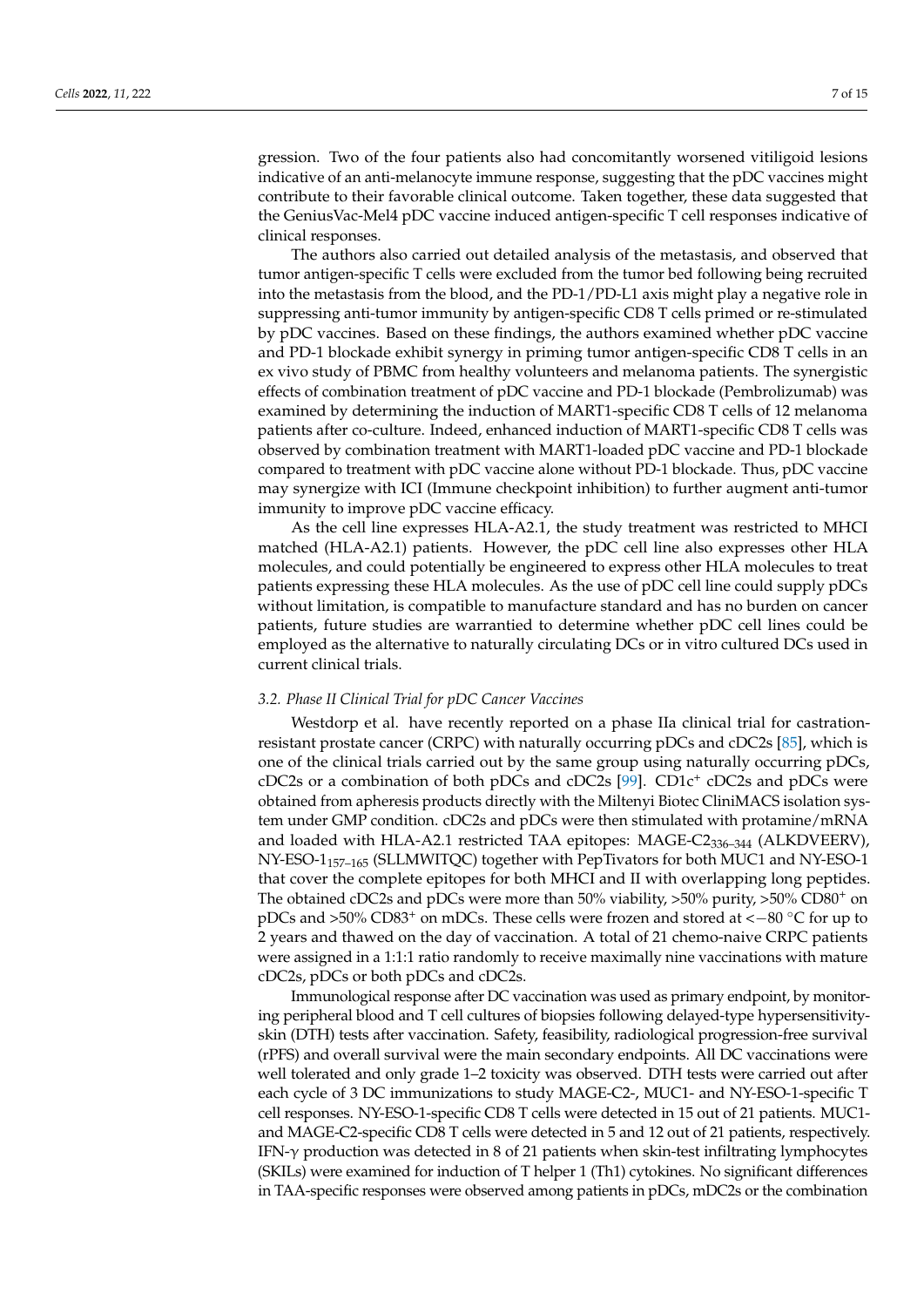groups. In peripheral blood, NY-ESO-1-specific CD8 T cells were detected in 7 of 21 patients prior to DC vaccinations, and no detection of MAGE-C2- or MUC1-specific CD8 T cells in any patient. Vaccine antigen-specific T cells were detected in 12 of 21 patients after vaccination: MUC-1, MAGE-C2- and NY-ESO-1-specific T cells were detected in 2, 4 and 10 out of 21 patients, respectively. Antigen-specific T cells against multiple TAAs were detected in 4 out of 21 patients.

For clinical outcome, 12 patients achieved stable disease that persisted > 6 months, and a partial radiological response was observed in 1 patient. Median rPFS for all patients was 9.5 months. No significant difference was observed among the three treatment groups: 12.0 months rPFS for mDC group, 10.7 months in the pDC group and 4.2 months for the combination group. The presence of functional T cells specific for vaccine antigens correlated with longer rPFS. Skin biopsies of patients with radiological non-progressive disease exhibited higher detection frequency (5/13 patients) of tetramer/dextramer-positive (dm<sup>+</sup>) and IFN-γ-producing (IFN-γ+) antigen specific T cells compared to skin biopsies of patients with progressive disease (0/8 patients). In patients with functional (dm<sup>+</sup> and IFN- $\gamma^+$ ) T cells specific for vaccine antigens after DC vaccination, median rPFS was 18.8 months vs. 5.1 months in dm<sup>−</sup> patients or patients without IFN-γ-producing antigen-specific T cells. Patients with functional  $(dm^+$  and IFN- $\gamma^+$ ) T cells specific to vaccine antigens also exhibited longer prostate-specific antigen doubling time (PSAdt) at 6 months compared to IFN-γ <sup>−</sup> or dm<sup>−</sup> patients (mean PSAdt 12.9 vs. 8.6 months). In 2 of 21 patients PSA level was decreased, and one of these patients showed a partial radiological response and > 99% PSA-decrease. Median OS (overall survival) was not reached. However, patients with functional (dm<sup>+</sup> and IFN- $\gamma^{\text{+}}$ ) antigen-specific T cells have longer OS than patients without these cells (dm<sup>-</sup> or IFN- $\gamma$ <sup>-</sup> patients), suggesting that vaccine-induced functional antigen-specific T cells might have an OS benefit.

TAA expression was examined on prostate biopsies or radical prostatectomy tissue to determine whether DC vaccination regulated TAA expression of the primary tumors. Interestingly, patients with T cells specific to TAA whose tumors expressed  $(dm<sup>+</sup>$  and tumor<sup>+</sup>) had a median rPFS of 10.7 months, whereas patients without T cells specific to their tumor TAA (dm<sup>+/−</sup> and tumor<sup>-</sup>) had a 5.2-month median rPFS. However, the difference was not statistically significant, likely due to the small sample size. In patients with disease progression, two patients showed loss of tumor MUC1 expression, and one of the patients had MUC-1-specific T cells, suggesting that tumors might evade DC vaccineinduced anti-tumor immunity by down-regulating TAAs.

Taken together, the phase IIa clinical trial using naturally circulating DCs (pDCs and/or cDC2s) has demonstrated that vaccinations with naturally circulating cDC2s and/or pDCs are safe and well-tolerated in CRPC patients. Vaccination with these DCs induced T cell responses specific to vaccine antigens in a majority of patients. Patients with functional vaccine antigenspecific T cells exhibited significantly higher median rPFS and likely OS benefit compared to patients without these cells, suggesting vaccination with naturally circulating DCs might boost long-term cancer control especially in combination with other cancer therapies.

### **4. Would Plasmacytoid DC-Derived Exosomes Be Used as Cancer Vaccines?**

DCs process exogenous antigens in endosomal compartments including multivesicular endosomes which can release small inert vesicles 30–150 nm in diameter called exosomes (DCexos) following fusing with plasma membrane [\[104–](#page-14-10)[107\]](#page-14-11). DCexos contain proteins, metabolites and nucleic acids including miRNAs (microRNAs), and play significant roles in intercellular communications and material transfer of their cargo [\[104,](#page-14-10)[107\]](#page-14-11). DCexos additionally express complexes of MHC class I/II-antigenic epitopes and co-stimulatory molecules, making them capable of priming antigen-specific CD8 T cells [\[108](#page-14-12)[–111\]](#page-14-13). Due to their resistance to tumor-mediated suppression, biostability and bioavailability, DCexos have garnered great interest as cell-free therapeutic agents [\[104,](#page-14-10)[105,](#page-14-14)[107\]](#page-14-11). In one study, Zitvogel et al. have shown two decades ago that vaccination with DCexos (from BM-derived DCs) led to better anti-tumor efficacy than vaccination with DCs [\[112\]](#page-14-15), thus providing support of the develop-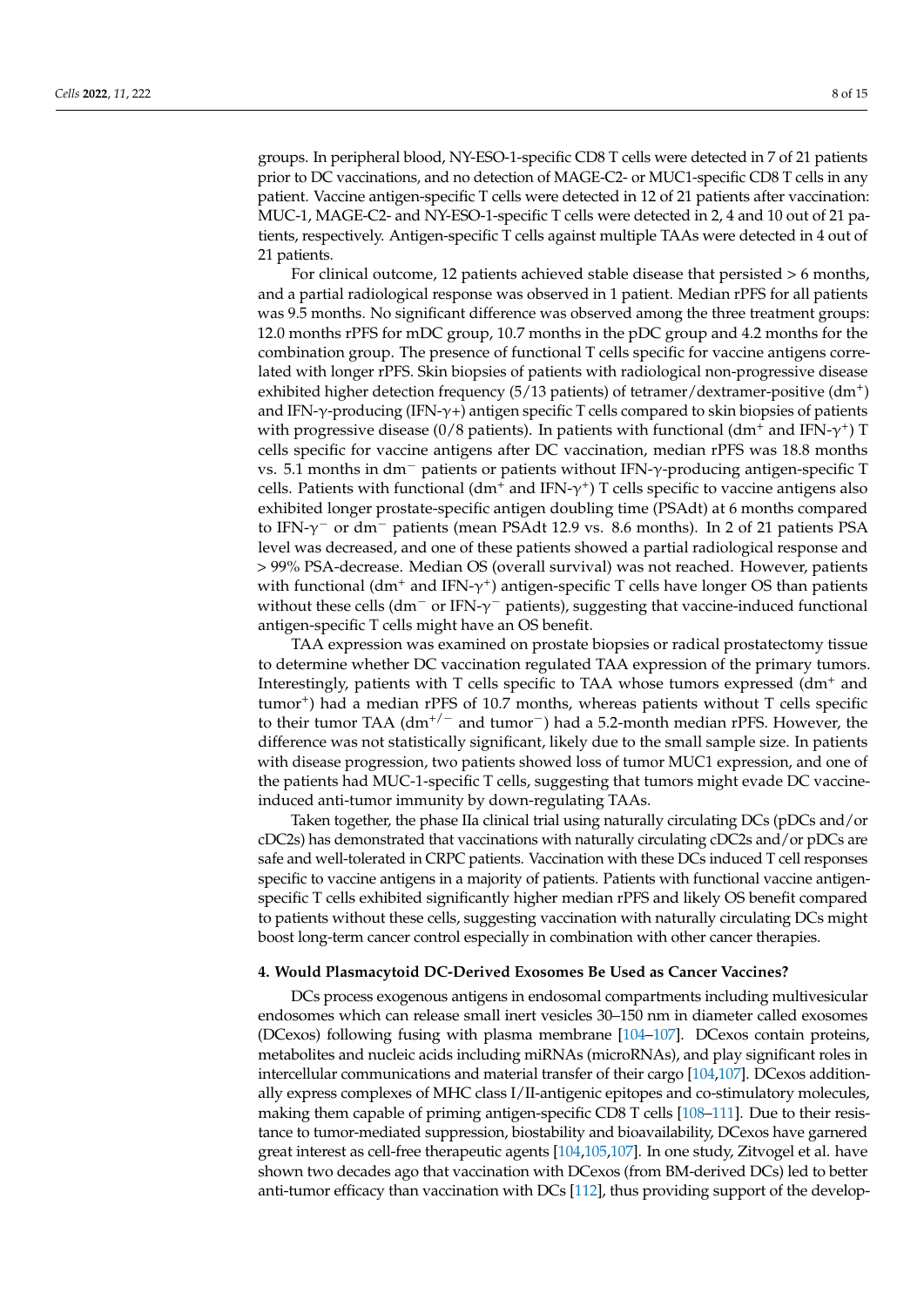ment of DCexo vaccines for cancer treatment. However, current DCexo clinical trials using peptide-pulsed autologous DCexos have only shown limited clinical benefits and failed to induce antigen-specific T cell responses [\[113–](#page-15-0)[115\]](#page-15-1). Whether pDCs generate exosomes and how these exosomes function have not been examined, although exosomes have been shown to regulate the functions of pDCs [\[116](#page-15-2)[–118\]](#page-15-3). Therefore pDC-derived exosomes (pDCexos) have not been explored as cancer vaccines even as multiple clinical trials using pDCs have shown promising data [\[82,](#page-13-16)[85,](#page-13-17)[86\]](#page-13-14).

Although these pDC clinical trials have clearly shown that vaccination with pDCs could lead to induction of anti-tumor CD8 T cell immunity [\[82,](#page-13-16)[85,](#page-13-17)[86\]](#page-13-14) despite their presumed tolerogenic role in tumors in multiple tumors [\[29,](#page-11-11)[30](#page-11-10)[,74–](#page-13-8)[76\]](#page-13-9), how pDCs achieve these opposite function through cross-priming remains poorly understood [\[87](#page-13-15)[,88\]](#page-14-0). In fact, whether pDCs are involved in cross-priming in vivo remains controversial [\[47](#page-12-8)[,50–](#page-12-9)[52\]](#page-12-10). To determine whether and how pDCs cross-prime antigen-specific CD8 T cells in vivo, we decided to examine vaccineinduced CD8 T cell responses with a pDC-targeted vaccine model [\[94\]](#page-14-3). Anne Krug's group has previously shown that antibodies targeting pDC specific receptors Siglec-H and Bst2 delivered antigens to pDCs but not cDCs in vivo [\[119,](#page-15-4)[120\]](#page-15-5). Using an in vivo pDC-targeted vaccine model with these antibodies, we have reported that while pDC-targeted vaccination with adjuvant resulted in strong cross-priming and CD8 T cell immunity, antigen-targeted pDCs required non-targeted cDCs to achieve cross-priming in vivo [\[94\]](#page-14-3). More interestingly, the non-targeted cDCs also expressed the MHCI-antigen complexes (pMHCI) on their surface, together with the fact that pDC-targeted antibodies were not detected in the non-targeted cDCs, indicating that antigen-targeted cross-presenting pDCs likely transfer antigens to cDCs [\[94\]](#page-14-3). Indeed, non-targeted cDCs but not pDCs were able to cross-prime naïve OVA-specific CD8 T cells ex vivo, further confirming that cross-presenting pDCs co-operate with non-targeted bystander cDCs to cross-prime antigen-specific CD8 T cells in vivo. We further confirmed this conclusion with an in vitro co-culture system where we limited antigen access to pDCs. Similar to our ex vivo results, cross-presenting pDCs primed naive antigen-specific CD8 T cells only in the presence of antigen-naïve bystander cDCs by transferring antigens to bystander cDCs, suggesting that cross-presenting pDCs require bystander cDCs for cross-priming in vivo and in vitro by transferring antigens to bystander cDCs [\[94\]](#page-14-3). As cDCs could be further divided into cDC1s and cDC2s, we asked whether cDC1s and cDC2s had different roles in pDC-mediated cross-priming. Using Batf3<sup>-/-</sup> mice that lack of both CD8<sup>+</sup> and CD103<sup>+</sup> cDC1s, we were able to show that cDC1s were required for pDC-mediated cross-priming upon in vivo pDCtargeted vaccination. Surprisingly, cDC1s and cDC2s exhibited similar efficiency in acquiring antigens from cross-presenting pDCs, thus suggesting that cDC1s played a critical role in pDC-mediated cross-priming after antigen presentation. As Batf3-dependent cDC1s have been suggested as the DC subset specialized in cross-presenting exogenous antigens including tumor antigens to prime CD8 T cells [\[10,](#page-10-7)[11](#page-10-8)[,13\]](#page-10-10), our data raise the interesting scenario that pDCs and cDC1s might induce cross-priming synergistically.

What are the underlying mechanisms of how cross-presenting pDCs transfer antigens to bystander cDCs? We further demonstrated that antigen transfer to bystander cDCs from pDCs was mediated by pDCexos. Importantly, pDCexos induced cross-priming of antigen-specific CD8 T cells only in the presence of bystander cDCs, similar to pDCs, suggesting that pDCs achieve cross-priming by transferring antigens to cDCs through pDCexos [\[94\]](#page-14-3). Given the critical role of cDC1s in pDC-mediated cross-priming, our data additionally suggested that pDCexos might similarly require cDC1s to achieve optimal cross-priming [\[94\]](#page-14-3).

### **5. Conclusions and Future Perspectives**

Our findings that cross-presenting pDCs co-operated with cDC1s to achieve optimal crosspriming [\[94\]](#page-14-3) add another line of evidence that cooperation of pDCs and cDCs might be necessary to induce optimal cross-priming and to generate durable CD8 T cell immunity [\[80,](#page-13-13)[89](#page-14-1)[–93\]](#page-14-2). Interestingly, a recent study has shown that while BDCA1<sup>+</sup> cDC2s are better at inducing antigen-specific CD8 T cell responses, pDCs are more efficient in activating NK cells [\[121\]](#page-15-6). As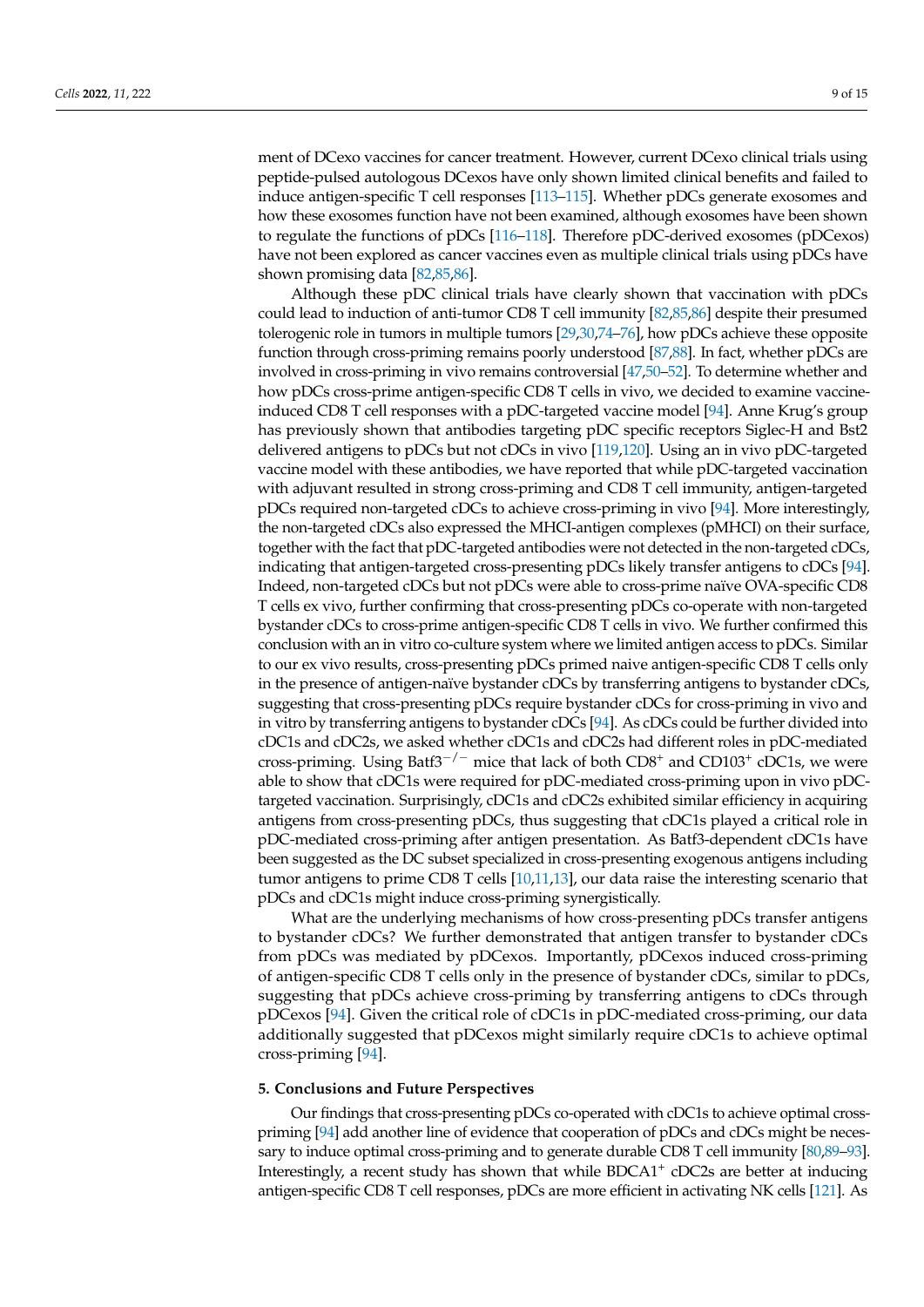all subsets of DCs could contribute to anti-tumor immune responses, it is likely that the most efficient DC vaccines will have multiple DC subsets to take advantage of their complementary functions and crosstalk between innate and immune cells. Thus, incorporating multiple subsets of DCs might be a feasible approach to improve DC vaccine efficacy. As no significant difference in rPFS was observed with combined vaccine using both cDC2s and pDCs in the phase IIa CRPC clinical trial [\[85\]](#page-13-17), future phase III clinical trials will need to assess the efficacy of combined vaccines with both pDCs and cDCs.

Our identification of the previously unreported pDCexos not only adds an exciting new type of DCexos to current repertoire, but also offer pDCexos as a new type of DC-based vaccines that would potentially combine the advantages of DCexo and pDC vaccines. As inert vesicles, pDCexos would be more resistant to tumor-mediated immunosuppression and more biostable compared to pDCs, and could be obtained from multiple well-characterized human pDC cell lines [\[86,](#page-13-14)[122–](#page-15-7)[124\]](#page-15-8) without demanding procedures on vaccine patients. Further characterization of these newly identified pDCexos will be required to determine their potential application as cancer vaccines. In addition, future studies are warrantied to investigate exosomes from other naturally circulating DCs as well as DCs differentiated in vitro under different conditions to determine their potential in cancer vaccines [\[82,](#page-13-16)[125–](#page-15-9)[130\]](#page-15-10).

**Author Contributions:** Conceptualization, A.J.; writing—review and editing, C.F., L.Z., Q.-S.M. and A.J. All authors have read and agreed to the published version of the manuscript.

**Funding:** This work was supported by R01CA198105 from NCI/NIH and an immunology Research Program grant from Henry Ford Health System (To Q.-S.M/A.J).

**Informed Consent Statement:** Not applicable.

**Conflicts of Interest:** The authors declare no conflict of interest.

### **References**

- <span id="page-10-0"></span>1. Banchereau, J.; Steinman, R.M. Dendritic cells and the control of immunity. *Nature* **1998**, *392*, 245–252. [\[CrossRef\]](http://doi.org/10.1038/32588)
- <span id="page-10-1"></span>2. Steinman, R.M.; Hawiger, D.; Nussenzweig, M.C. Tolerogenic dendritic cells. *Annu. Rev. Immunol.* **2003**, *21*, 685–711. [\[CrossRef\]](http://doi.org/10.1146/annurev.immunol.21.120601.141040) [\[PubMed\]](http://www.ncbi.nlm.nih.gov/pubmed/12615891)
- <span id="page-10-2"></span>3. Ma, Y.; Shurin, G.V.; Peiyuan, Z.; Shurin, M.R. Dendritic cells in the cancer microenvironment. *J. Cancer* **2013**, *4*, 36–44. [\[CrossRef\]](http://doi.org/10.7150/jca.5046) [\[PubMed\]](http://www.ncbi.nlm.nih.gov/pubmed/23386903)
- <span id="page-10-3"></span>4. Fu, C.; Jiang, A. Dendritic Cells and CD8 T Cell Immunity in Tumor Microenvironment. *Front. Immunol.* **2018**, *9*, 3059. [\[CrossRef\]](http://doi.org/10.3389/fimmu.2018.03059)
- 5. Huber, A.; Dammeijer, F.; Aerts, J.; Vroman, H. Current State of Dendritic Cell-Based Immunotherapy: Opportunities for in vitro Antigen Loading of Different DC Subsets? *Front. Immunol.* **2018**, *9*, 2804. [\[CrossRef\]](http://doi.org/10.3389/fimmu.2018.02804) [\[PubMed\]](http://www.ncbi.nlm.nih.gov/pubmed/30559743)
- <span id="page-10-6"></span>6. Wculek, S.K.; Cueto, F.J.; Mujal, A.M.; Melero, I.; Krummel, M.F.; Sancho, D. Dendritic cells in cancer immunology and immunotherapy. *Nat. Rev. Immunol.* **2020**, *20*, 7–24. [\[CrossRef\]](http://doi.org/10.1038/s41577-019-0210-z)
- 7. Gardner, A.; de Mingo Pulido, A.; Ruffell, B. Dendritic Cells and Their Role in Immunotherapy. *Front. Immunol.* **2020**, *11*, 924. [\[CrossRef\]](http://doi.org/10.3389/fimmu.2020.00924) [\[PubMed\]](http://www.ncbi.nlm.nih.gov/pubmed/32508825)
- <span id="page-10-4"></span>8. Anderson, D.A., 3rd; Dutertre, C.A.; Ginhoux, F.; Murphy, K.M. Genetic models of human and mouse dendritic cell development and function. *Nat. Rev. Immunol.* **2021**, *21*, 101–115. [\[CrossRef\]](http://doi.org/10.1038/s41577-020-00413-x)
- <span id="page-10-5"></span>9. Guilliams, M.; Ginhoux, F.; Jakubzick, C.; Naik, S.H.; Onai, N.; Schraml, B.U.; Segura, E.; Tussiwand, R.; Yona, S. Dendritic cells, monocytes and macrophages: A unified nomenclature based on ontogeny. *Nat. Rev. Immunol.* **2014**, *14*, 571–578. [\[CrossRef\]](http://doi.org/10.1038/nri3712)
- <span id="page-10-7"></span>10. Bandola-Simon, J.; Roche, P.A. Dysfunction of antigen processing and presentation by dendritic cells in cancer. *Mol. Immunol.* **2019**, *113*, 31–37. [\[CrossRef\]](http://doi.org/10.1016/j.molimm.2018.03.025)
- <span id="page-10-8"></span>11. Chrisikos, T.T.; Zhou, Y.; Slone, N.; Babcock, R.; Watowich, S.S.; Li, H.S. Molecular regulation of dendritic cell development and function in homeostasis, inflammation, and cancer. *Mol. Immunol.* **2019**, *110*, 24–39. [\[CrossRef\]](http://doi.org/10.1016/j.molimm.2018.01.014)
- <span id="page-10-9"></span>12. Gutierrez-Martinez, E.; Planes, R.; Anselmi, G.; Reynolds, M.; Menezes, S.; Adiko, A.C.; Saveanu, L.; Guermonprez, P. Cross-Presentation of Cell-Associated Antigens by MHC Class I in Dendritic Cell Subsets. *Front. Immunol.* **2015**, *6*, 363. [\[CrossRef\]](http://doi.org/10.3389/fimmu.2015.00363)
- <span id="page-10-10"></span>13. Hildner, K.; Edelson, B.T.; Purtha, W.E.; Diamond, M.; Matsushita, H.; Kohyama, M.; Calderon, B.; Schraml, B.U.; Unanue, E.R.; Diamond, M.S.; et al. Batf3 deficiency reveals a critical role for CD8alpha+ dendritic cells in cytotoxic T cell immunity. *Science* **2008**, *322*, 1097–1100. [\[CrossRef\]](http://doi.org/10.1126/science.1164206)
- <span id="page-10-11"></span>14. Broz, M.L.; Binnewies, M.; Boldajipour, B.; Nelson, A.E.; Pollack, J.L.; Erle, D.J.; Barczak, A.; Rosenblum, M.D.; Daud, A.; Barber, D.L.; et al. Dissecting the tumor myeloid compartment reveals rare activating antigen-presenting cells critical for T cell immunity. *Cancer Cell* **2014**, *26*, 638–652. [\[CrossRef\]](http://doi.org/10.1016/j.ccell.2014.09.007)
- 15. Spranger, S.; Bao, R.; Gajewski, T.F. Melanoma-intrinsic beta-catenin signalling prevents anti-tumour immunity. *Nature* **2015**, *523*, 231–235. [\[CrossRef\]](http://doi.org/10.1038/nature14404) [\[PubMed\]](http://www.ncbi.nlm.nih.gov/pubmed/25970248)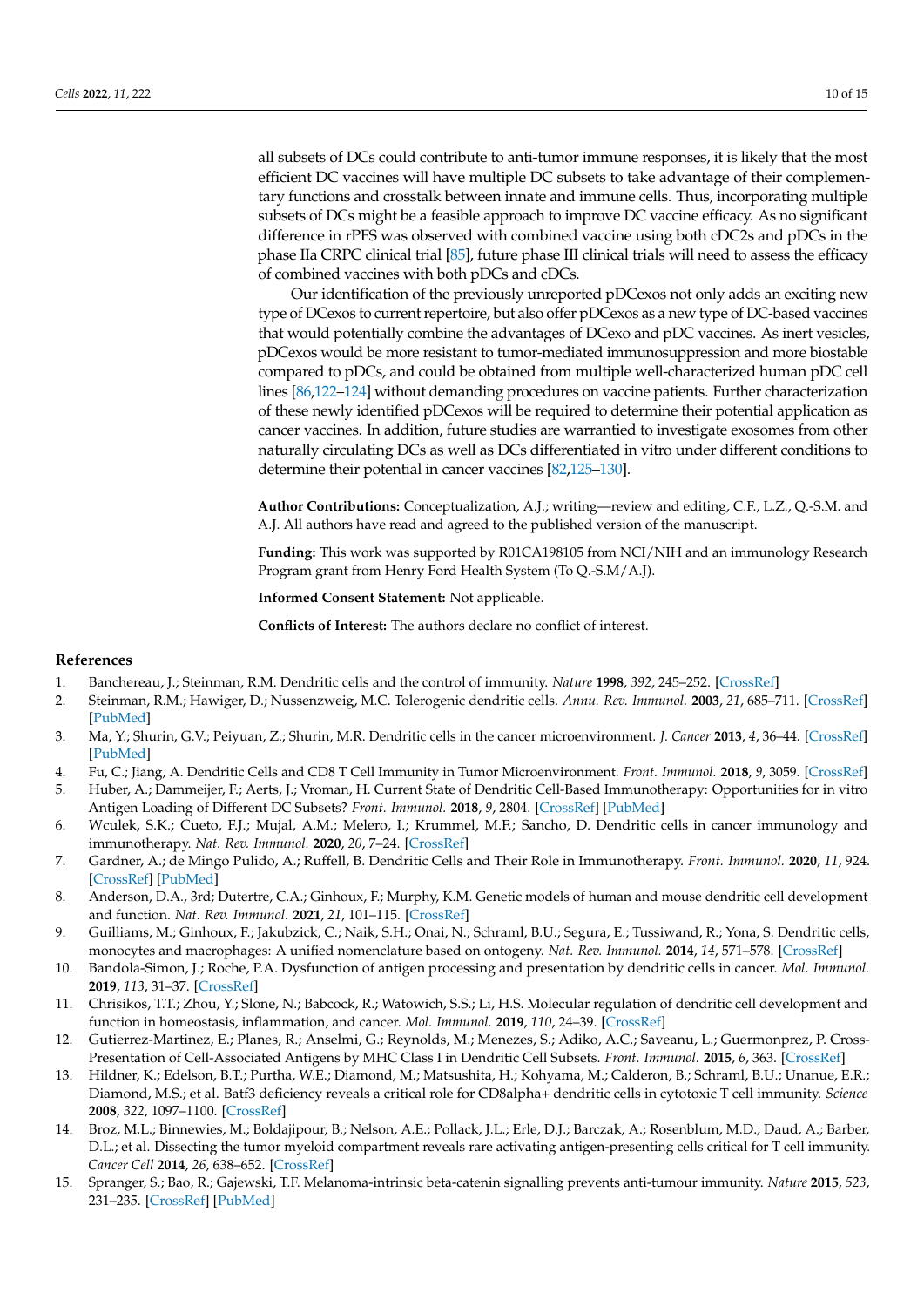- 16. Salmon, H.; Idoyaga, J.; Rahman, A.; Leboeuf, M.; Remark, R.; Jordan, S.; Casanova-Acebes, M.; Khudoynazarova, M.; Agudo, J.; Tung, N.; et al. Expansion and Activation of CD103(+) Dendritic Cell Progenitors at the Tumor Site Enhances Tumor Responses to Therapeutic PD-L1 and BRAF Inhibition. *Immunity* **2016**, *44*, 924–938. [\[CrossRef\]](http://doi.org/10.1016/j.immuni.2016.03.012) [\[PubMed\]](http://www.ncbi.nlm.nih.gov/pubmed/27096321)
- <span id="page-11-0"></span>17. Sanchez-Paulete, A.R.; Cueto, F.J.; Martinez-Lopez, M.; Labiano, S.; Morales-Kastresana, A.; Rodriguez-Ruiz, M.E.; Jure-Kunkel, M.; Azpilikueta, A.; Aznar, M.A.; Quetglas, J.I.; et al. Cancer Immunotherapy with Immunomodulatory Anti-CD137 and Anti-PD-1 Monoclonal Antibodies Requires BATF3-Dependent Dendritic Cells. *Cancer Discov.* **2016**, *6*, 71–79. [\[CrossRef\]](http://doi.org/10.1158/2159-8290.CD-15-0510) [\[PubMed\]](http://www.ncbi.nlm.nih.gov/pubmed/26493961)
- <span id="page-11-1"></span>18. Cueto, F.J.; Sancho, D. The Flt3L/Flt3 Axis in Dendritic Cell Biology and Cancer Immunotherapy. *Cancers* **2021**, *13*, 1525. [\[CrossRef\]](http://doi.org/10.3390/cancers13071525)
- <span id="page-11-2"></span>19. Cohn, L.; Chatterjee, B.; Esselborn, F.; Smed-Sorensen, A.; Nakamura, N.; Chalouni, C.; Lee, B.C.; Vandlen, R.; Keler, T.; Lauer, P.; et al. Antigen delivery to early endosomes eliminates the superiority of human blood BDCA3+ dendritic cells at cross presentation. *J. Exp. Med.* **2013**, *210*, 1049–1063. [\[CrossRef\]](http://doi.org/10.1084/jem.20121251)
- 20. Nizzoli, G.; Krietsch, J.; Weick, A.; Steinfelder, S.; Facciotti, F.; Gruarin, P.; Bianco, A.; Steckel, B.; Moro, M.; Crosti, M.; et al. Human CD1c+ dendritic cells secrete high levels of IL-12 and potently prime cytotoxic T-cell responses. *Blood* **2013**, *122*, 932–942. [\[CrossRef\]](http://doi.org/10.1182/blood-2013-04-495424)
- <span id="page-11-3"></span>21. Segura, E.; Durand, M.; Amigorena, S. Similar antigen cross-presentation capacity and phagocytic functions in all freshly isolated human lymphoid organ-resident dendritic cells. *J. Exp. Med.* **2013**, *210*, 1035–1047. [\[CrossRef\]](http://doi.org/10.1084/jem.20121103) [\[PubMed\]](http://www.ncbi.nlm.nih.gov/pubmed/23569327)
- <span id="page-11-4"></span>22. Binnewies, M.; Mujal, A.M.; Pollack, J.L.; Combes, A.J.; Hardison, E.A.; Barry, K.C.; Tsui, J.; Ruhland, M.K.; Kersten, K.; Abushawish, M.A.; et al. Unleashing Type-2 Dendritic Cells to Drive Protective Antitumor CD4(+) T Cell Immunity. *Cell* **2019**, *177*, 556–571. [\[CrossRef\]](http://doi.org/10.1016/j.cell.2019.02.005) [\[PubMed\]](http://www.ncbi.nlm.nih.gov/pubmed/30955881)
- 23. Iwanowycz, S.; Ngoi, S.; Li, Y.; Hill, M.; Koivisto, C.; Parrish, M.; Guo, B.; Li, Z.; Liu, B. Type 2 dendritic cells mediate control of cytotoxic T cell resistant tumors. *JCI Insight* **2021**, *6*, e145885. [\[CrossRef\]](http://doi.org/10.1172/jci.insight.145885)
- <span id="page-11-5"></span>24. Duong, E.; Fessenden, T.B.; Lutz, E.; Dinter, T.; Yim, L.; Blatt, S.; Bhutkar, A.; Wittrup, K.D.; Spranger, S. Type I interferon activates MHC class I-dressed CD11b(+) conventional dendritic cells to promote protective anti-tumor CD8(+) T cell immunity. *Immunity* **2022**, *55*, 1–16. [\[CrossRef\]](http://doi.org/10.1016/j.immuni.2021.10.020)
- <span id="page-11-6"></span>25. Villani, A.C.; Satija, R.; Reynolds, G.; Sarkizova, S.; Shekhar, K.; Fletcher, J.; Griesbeck, M.; Butler, A.; Zheng, S.; Lazo, S.; et al. Single-cell RNA-seq reveals new types of human blood dendritic cells, monocytes, and progenitors. *Science* **2017**, *356*. [\[CrossRef\]](http://doi.org/10.1126/science.aah4573)
- <span id="page-11-7"></span>26. Dutertre, C.A.; Becht, E.; Irac, S.E.; Khalilnezhad, A.; Narang, V.; Khalilnezhad, S.; Ng, P.Y.; van den Hoogen, L.L.; Leong, J.Y.; Lee, B.; et al. Single-Cell Analysis of Human Mononuclear Phagocytes Reveals Subset-Defining Markers and Identifies Circulating Inflammatory Dendritic Cells. *Immunity* **2019**, *51*, 573–589.e8. [\[CrossRef\]](http://doi.org/10.1016/j.immuni.2019.08.008)
- <span id="page-11-8"></span>27. Brown, C.C.; Gudjonson, H.; Pritykin, Y.; Deep, D.; Lavallee, V.P.; Mendoza, A.; Fromme, R.; Mazutis, L.; Ariyan, C.; Leslie, C.; et al. Transcriptional Basis of Mouse and Human Dendritic Cell Heterogeneity. *Cell* **2019**, *179*, 846–863.e24. [\[CrossRef\]](http://doi.org/10.1016/j.cell.2019.09.035)
- <span id="page-11-9"></span>28. Reizis, B.; Colonna, M.; Trinchieri, G.; Barrat, F.; Gilliet, M. Plasmacytoid dendritic cells: One-trick ponies or workhorses of the immune system? *Nat. Rev. Immunol.* **2011**, *11*, 558–565. [\[CrossRef\]](http://doi.org/10.1038/nri3027) [\[PubMed\]](http://www.ncbi.nlm.nih.gov/pubmed/21779033)
- <span id="page-11-11"></span>29. Swiecki, M.; Colonna, M. The multifaceted biology of plasmacytoid dendritic cells. *Nat. Rev. Immunol.* **2015**, *15*, 471–485. [\[CrossRef\]](http://doi.org/10.1038/nri3865)
- <span id="page-11-10"></span>30. Mitchell, D.; Chintala, S.; Dey, M. Plasmacytoid dendritic cell in immunity and cancer. *J. Neuroimmunol.* **2018**, *322*, 63–73. [\[CrossRef\]](http://doi.org/10.1016/j.jneuroim.2018.06.012) [\[PubMed\]](http://www.ncbi.nlm.nih.gov/pubmed/30049538)
- <span id="page-11-12"></span>31. Musumeci, A.; Lutz, K.; Winheim, E.; Krug, A.B. What Makes a pDC: Recent Advances in Understanding Plasmacytoid DC Development and Heterogeneity. *Front. Immunol.* **2019**, *10*, 1222. [\[CrossRef\]](http://doi.org/10.3389/fimmu.2019.01222)
- <span id="page-11-13"></span>32. Ye, Y.; Gaugler, B.; Mohty, M.; Malard, F. Plasmacytoid dendritic cell biology and its role in immune-mediated diseases. *Clin. Transl. Immunol.* **2020**, *9*, e1139. [\[CrossRef\]](http://doi.org/10.1002/cti2.1139) [\[PubMed\]](http://www.ncbi.nlm.nih.gov/pubmed/32489664)
- <span id="page-11-14"></span>33. Cisse, B.; Caton, M.L.; Lehner, M.; Maeda, T.; Scheu, S.; Locksley, R.; Holmberg, D.; Zweier, C.; den Hollander, N.S.; Kant, S.G.; et al. Transcription factor E2-2 is an essential and specific regulator of plasmacytoid dendritic cell development. *Cell* **2008**, *135*, 37–48. [\[CrossRef\]](http://doi.org/10.1016/j.cell.2008.09.016) [\[PubMed\]](http://www.ncbi.nlm.nih.gov/pubmed/18854153)
- 34. Ghosh, H.S.; Cisse, B.; Bunin, A.; Lewis, K.L.; Reizis, B. Continuous expression of the transcription factor e2-2 maintains the cell fate of mature plasmacytoid dendritic cells. *Immunity* **2010**, *33*, 905–916. [\[CrossRef\]](http://doi.org/10.1016/j.immuni.2010.11.023) [\[PubMed\]](http://www.ncbi.nlm.nih.gov/pubmed/21145760)
- 35. Sichien, D.; Scott, C.L.; Martens, L.; Vanderkerken, M.; Van Gassen, S.; Plantinga, M.; Joeris, T.; De Prijck, S.; Vanhoutte, L.; Vanheerswynghels, M.; et al. IRF8 Transcription Factor Controls Survival and Function of Terminally Differentiated Conventional and Plasmacytoid Dendritic Cells, Respectively. *Immunity* **2016**, *45*, 626–640. [\[CrossRef\]](http://doi.org/10.1016/j.immuni.2016.08.013) [\[PubMed\]](http://www.ncbi.nlm.nih.gov/pubmed/27637148)
- <span id="page-11-15"></span>36. Grajkowska, L.T.; Ceribelli, M.; Lau, C.M.; Warren, M.E.; Tiniakou, I.; Nakandakari Higa, S.; Bunin, A.; Haecker, H.; Mirny, L.A.; Staudt, L.M.; et al. Isoform-Specific Expression and Feedback Regulation of E Protein TCF4 Control Dendritic Cell Lineage Specification. *Immunity* **2017**, *46*, 65–77. [\[CrossRef\]](http://doi.org/10.1016/j.immuni.2016.11.006) [\[PubMed\]](http://www.ncbi.nlm.nih.gov/pubmed/27986456)
- <span id="page-11-16"></span>37. Reizis, B. Plasmacytoid Dendritic Cells: Development, Regulation, and Function. *Immunity* **2019**, *50*, 37–50. [\[CrossRef\]](http://doi.org/10.1016/j.immuni.2018.12.027) [\[PubMed\]](http://www.ncbi.nlm.nih.gov/pubmed/30650380)
- <span id="page-11-17"></span>38. Karsunky, H.; Merad, M.; Mende, I.; Manz, M.G.; Engleman, E.G.; Weissman, I.L. Developmental origin of interferon-alphaproducing dendritic cells from hematopoietic precursors. *Exp. Hematol.* **2005**, *33*, 173–181. [\[CrossRef\]](http://doi.org/10.1016/j.exphem.2004.10.010)
- <span id="page-11-18"></span>39. Yang, G.X.; Lian, Z.X.; Kikuchi, K.; Moritoki, Y.; Ansari, A.A.; Liu, Y.J.; Ikehara, S.; Gershwin, M.E. Plasmacytoid dendritic cells of different origins have distinct characteristics and function: Studies of lymphoid progenitors versus myeloid progenitors. *J. Immunol.* **2005**, *175*, 7281–7287. [\[CrossRef\]](http://doi.org/10.4049/jimmunol.175.11.7281)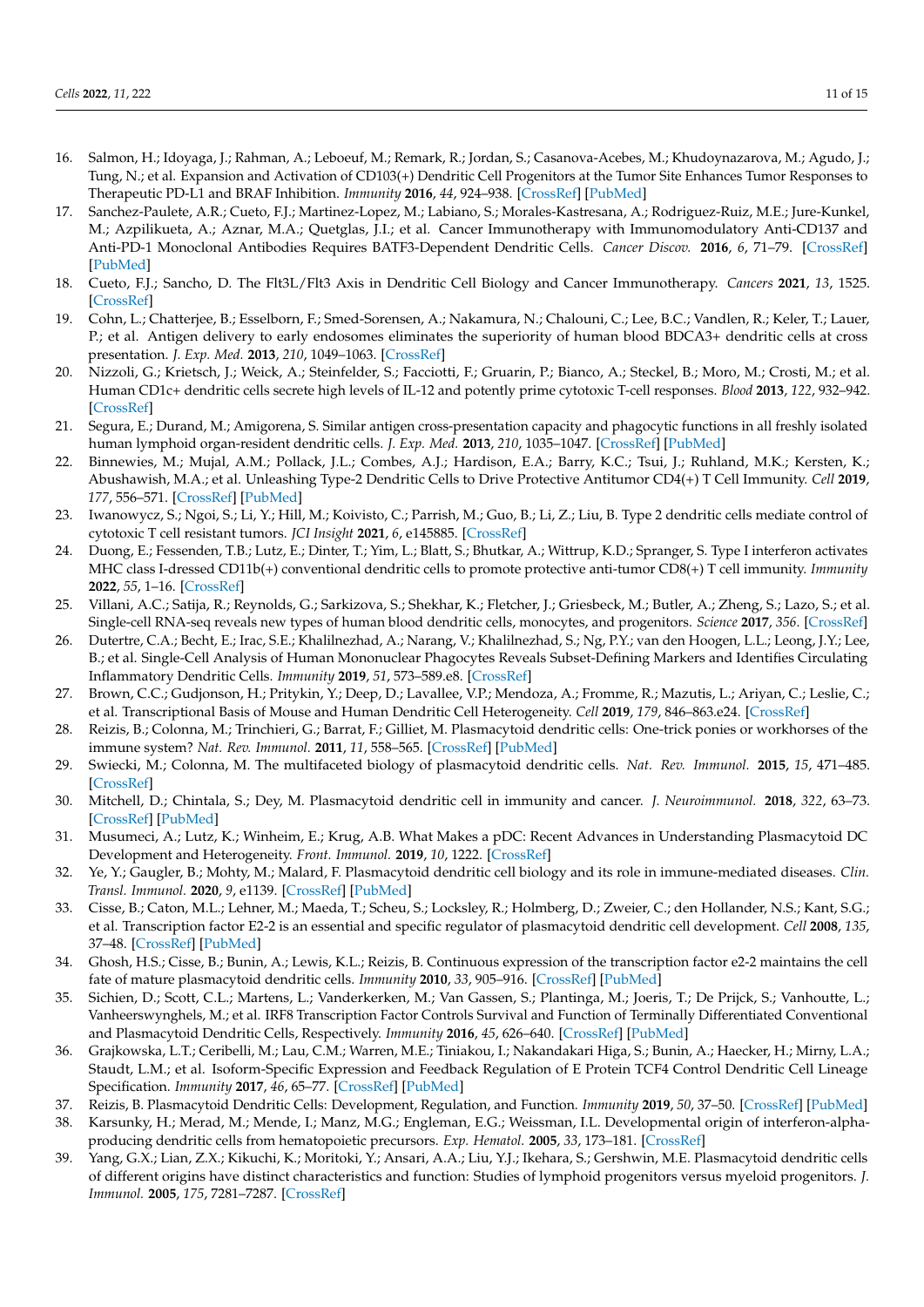- <span id="page-12-0"></span>40. Sathe, P.; Vremec, D.; Wu, L.; Corcoran, L.; Shortman, K. Convergent differentiation: Myeloid and lymphoid pathways to murine plasmacytoid dendritic cells. *Blood* **2013**, *121*, 11–19. [\[CrossRef\]](http://doi.org/10.1182/blood-2012-02-413336)
- <span id="page-12-1"></span>41. Shigematsu, H.; Reizis, B.; Iwasaki, H.; Mizuno, S.; Hu, D.; Traver, D.; Leder, P.; Sakaguchi, N.; Akashi, K. Plasmacytoid dendritic cells activate lymphoid-specific genetic programs irrespective of their cellular origin. *Immunity* **2004**, *21*, 43–53. [\[CrossRef\]](http://doi.org/10.1016/j.immuni.2004.06.011)
- <span id="page-12-2"></span>42. Pelayo, R.; Hirose, J.; Huang, J.; Garrett, K.P.; Delogu, A.; Busslinger, M.; Kincade, P.W. Derivation of 2 categories of plasmacytoid dendritic cells in murine bone marrow. *Blood* **2005**, *105*, 4407–4415. [\[CrossRef\]](http://doi.org/10.1182/blood-2004-07-2529)
- <span id="page-12-3"></span>43. Rodrigues, P.F.; Alberti-Servera, L.; Eremin, A.; Grajales-Reyes, G.E.; Ivanek, R.; Tussiwand, R. Distinct progenitor lineages contribute to the heterogeneity of plasmacytoid dendritic cells. *Nat. Immunol.* **2018**, *19*, 711–722. [\[CrossRef\]](http://doi.org/10.1038/s41590-018-0136-9)
- <span id="page-12-5"></span>44. Herman, J.S.; Sagar; Grun, D. FateID infers cell fate bias in multipotent progenitors from single-cell RNA-seq data. *Nat. Methods* **2018**, *15*, 379–386. [\[CrossRef\]](http://doi.org/10.1038/nmeth.4662)
- <span id="page-12-4"></span>45. Dress, R.J.; Dutertre, C.A.; Giladi, A.; Schlitzer, A.; Low, I.; Shadan, N.B.; Tay, A.; Lum, J.; Kairi, M.; Hwang, Y.Y.; et al. Plasmacytoid dendritic cells develop from Ly6D(+) lymphoid progenitors distinct from the myeloid lineage. *Nat. Immunol.* **2019**, *20*, 852–864. [\[CrossRef\]](http://doi.org/10.1038/s41590-019-0420-3) [\[PubMed\]](http://www.ncbi.nlm.nih.gov/pubmed/31213723)
- <span id="page-12-6"></span>46. Melief, C.J. Cancer immunotherapy by dendritic cells. *Immunity* **2008**, *29*, 372–383. [\[CrossRef\]](http://doi.org/10.1016/j.immuni.2008.08.004) [\[PubMed\]](http://www.ncbi.nlm.nih.gov/pubmed/18799145)
- <span id="page-12-8"></span>47. Joffre, O.P.; Segura, E.; Savina, A.; Amigorena, S. Cross-presentation by dendritic cells. *Nat. Rev. Immunol.* **2012**, *12*, 557–569. [\[CrossRef\]](http://doi.org/10.1038/nri3254) [\[PubMed\]](http://www.ncbi.nlm.nih.gov/pubmed/22790179)
- 48. Kurts, C.; Robinson, B.W.; Knolle, P.A. Cross-priming in health and disease. *Nat. Rev. Immunol.* **2010**, *10*, 403–414. [\[CrossRef\]](http://doi.org/10.1038/nri2780) [\[PubMed\]](http://www.ncbi.nlm.nih.gov/pubmed/20498667)
- <span id="page-12-7"></span>49. Sanchez-Paulete, A.R.; Teijeira, A.; Cueto, F.J.; Garasa, S.; Perez-Gracia, J.L.; Sanchez-Arraez, A.; Sancho, D.; Melero, I. Antigen cross-presentation and T-cell cross-priming in cancer immunology and immunotherapy. *Ann. Oncol.* **2017**, *28*, xii44–xii55. [\[CrossRef\]](http://doi.org/10.1093/annonc/mdx237)
- <span id="page-12-9"></span>50. Nierkens, S.; Tel, J.; Janssen, E.; Adema, G.J. Antigen cross-presentation by dendritic cell subsets: One general or all sergeants? *Trends Immunol.* **2013**, *34*, 361–370. [\[CrossRef\]](http://doi.org/10.1016/j.it.2013.02.007)
- 51. Adiko, A.C.; Babdor, J.; Gutierrez-Martinez, E.; Guermonprez, P.; Saveanu, L. Intracellular Transport Routes for MHC I and Their Relevance for Antigen Cross-Presentation. *Front. Immunol.* **2015**, *6*, 335. [\[CrossRef\]](http://doi.org/10.3389/fimmu.2015.00335)
- <span id="page-12-10"></span>52. Embgenbroich, M.; Burgdorf, S. Current Concepts of Antigen Cross-Presentation. *Front. Immunol.* **2018**, *9*, 1643. [\[CrossRef\]](http://doi.org/10.3389/fimmu.2018.01643)
- <span id="page-12-11"></span>53. Hoeffel, G.; Ripoche, A.C.; Matheoud, D.; Nascimbeni, M.; Escriou, N.; Lebon, P.; Heshmati, F.; Guillet, J.G.; Gannage, M.; Caillat-Zucman, S.; et al. Antigen crosspresentation by human plasmacytoid dendritic cells. *Immunity* **2007**, *27*, 481–492. [\[CrossRef\]](http://doi.org/10.1016/j.immuni.2007.07.021) [\[PubMed\]](http://www.ncbi.nlm.nih.gov/pubmed/17869134)
- 54. Di Pucchio, T.; Chatterjee, B.; Smed-Sorensen, A.; Clayton, S.; Palazzo, A.; Montes, M.; Xue, Y.; Mellman, I.; Banchereau, J.; Connolly, J.E. Direct proteasome-independent cross-presentation of viral antigen by plasmacytoid dendritic cells on major histocompatibility complex class I. *Nat. Immunol.* **2008**, *9*, 551–557. [\[CrossRef\]](http://doi.org/10.1038/ni.1602) [\[PubMed\]](http://www.ncbi.nlm.nih.gov/pubmed/18376401)
- 55. Klechevsky, E.; Flamar, A.L.; Cao, Y.; Blanck, J.P.; Liu, M.; O'Bar, A.; Agouna-Deciat, O.; Klucar, P.; Thompson-Snipes, L.; Zurawski, S.; et al. Cross-priming CD8+ T cells by targeting antigens to human dendritic cells through DCIR. *Blood* **2010**, *116*, 1685–1697. [\[CrossRef\]](http://doi.org/10.1182/blood-2010-01-264960) [\[PubMed\]](http://www.ncbi.nlm.nih.gov/pubmed/20530286)
- <span id="page-12-12"></span>56. Oberkampf, M.; Guillerey, C.; Mouries, J.; Rosenbaum, P.; Fayolle, C.; Bobard, A.; Savina, A.; Ogier-Denis, E.; Enninga, J.; Amigorena, S.; et al. Mitochondrial reactive oxygen species regulate the induction of CD8(+) T cells by plasmacytoid dendritic cells. *Nat. Commun.* **2018**, *9*, 2241. [\[CrossRef\]](http://doi.org/10.1038/s41467-018-04686-8)
- <span id="page-12-13"></span>57. Mouries, J.; Moron, G.; Schlecht, G.; Escriou, N.; Dadaglio, G.; Leclerc, C. Plasmacytoid dendritic cells efficiently cross-prime naive T cells in vivo after TLR activation. *Blood* **2008**, *112*, 3713–3722. [\[CrossRef\]](http://doi.org/10.1182/blood-2008-03-146290)
- 58. Koyama, M.; Hashimoto, D.; Aoyama, K.; Matsuoka, K.; Karube, K.; Niiro, H.; Harada, M.; Tanimoto, M.; Akashi, K.; Teshima, T. Plasmacytoid dendritic cells prime alloreactive T cells to mediate graft-versus-host disease as antigen-presenting cells. *Blood* **2009**, *113*, 2088–2095. [\[CrossRef\]](http://doi.org/10.1182/blood-2008-07-168609)
- 59. Takagi, H.; Fukaya, T.; Eizumi, K.; Sato, Y.; Sato, K.; Shibazaki, A.; Otsuka, H.; Hijikata, A.; Watanabe, T.; Ohara, O.; et al. Plasmacytoid dendritic cells are crucial for the initiation of inflammation and T cell immunity in vivo. *Immunity* **2011**, *35*, 958–971. [\[CrossRef\]](http://doi.org/10.1016/j.immuni.2011.10.014)
- <span id="page-12-14"></span>60. Moffat, J.M.; Segura, E.; Khoury, G.; Caminschi, I.; Cameron, P.U.; Lewin, S.R.; Villadangos, J.A.; Mintern, J.D. Targeting antigen to bone marrow stromal cell-2 expressed by conventional and plasmacytoid dendritic cells elicits efficient antigen presentation. *Eur. J. Immunol.* **2013**, *43*, 595–605. [\[CrossRef\]](http://doi.org/10.1002/eji.201242799)
- <span id="page-12-15"></span>61. Hemann, E.A.; Sjaastad, L.E.; Langlois, R.A.; Legge, K.L. Plasmacytoid Dendritic Cells Require Direct Infection To Sustain the Pulmonary Influenza A Virus-Specific CD8 T Cell Response. *J. Virol.* **2015**, *90*, 2830–2837. [\[CrossRef\]](http://doi.org/10.1128/JVI.02546-15)
- 62. Lee, H.K.; Zamora, M.; Linehan, M.M.; Iijima, N.; Gonzalez, D.; Haberman, A.; Iwasaki, A. Differential roles of migratory and resident DCs in T cell priming after mucosal or skin HSV-1 infection. *J. Exp. Med.* **2009**, *206*, 359–370. [\[CrossRef\]](http://doi.org/10.1084/jem.20080601)
- 63. GeurtsvanKessel, C.H.; Willart, M.A.; van Rijt, L.S.; Muskens, F.; Kool, M.; Baas, C.; Thielemans, K.; Bennett, C.; Clausen, B.E.; Hoogsteden, H.C.; et al. Clearance of influenza virus from the lung depends on migratory langerin+CD11b- but not plasmacytoid dendritic cells. *J. Exp. Med.* **2008**, *205*, 1621–1634. [\[CrossRef\]](http://doi.org/10.1084/jem.20071365)
- <span id="page-12-16"></span>64. Salio, M.; Palmowski, M.J.; Atzberger, A.; Hermans, I.F.; Cerundolo, V. CpG-matured murine plasmacytoid dendritic cells are capable of in vivo priming of functional CD8 T cell responses to endogenous but not exogenous antigens. *J. Exp. Med.* **2004**, *199*, 567–579. [\[CrossRef\]](http://doi.org/10.1084/jem.20031059)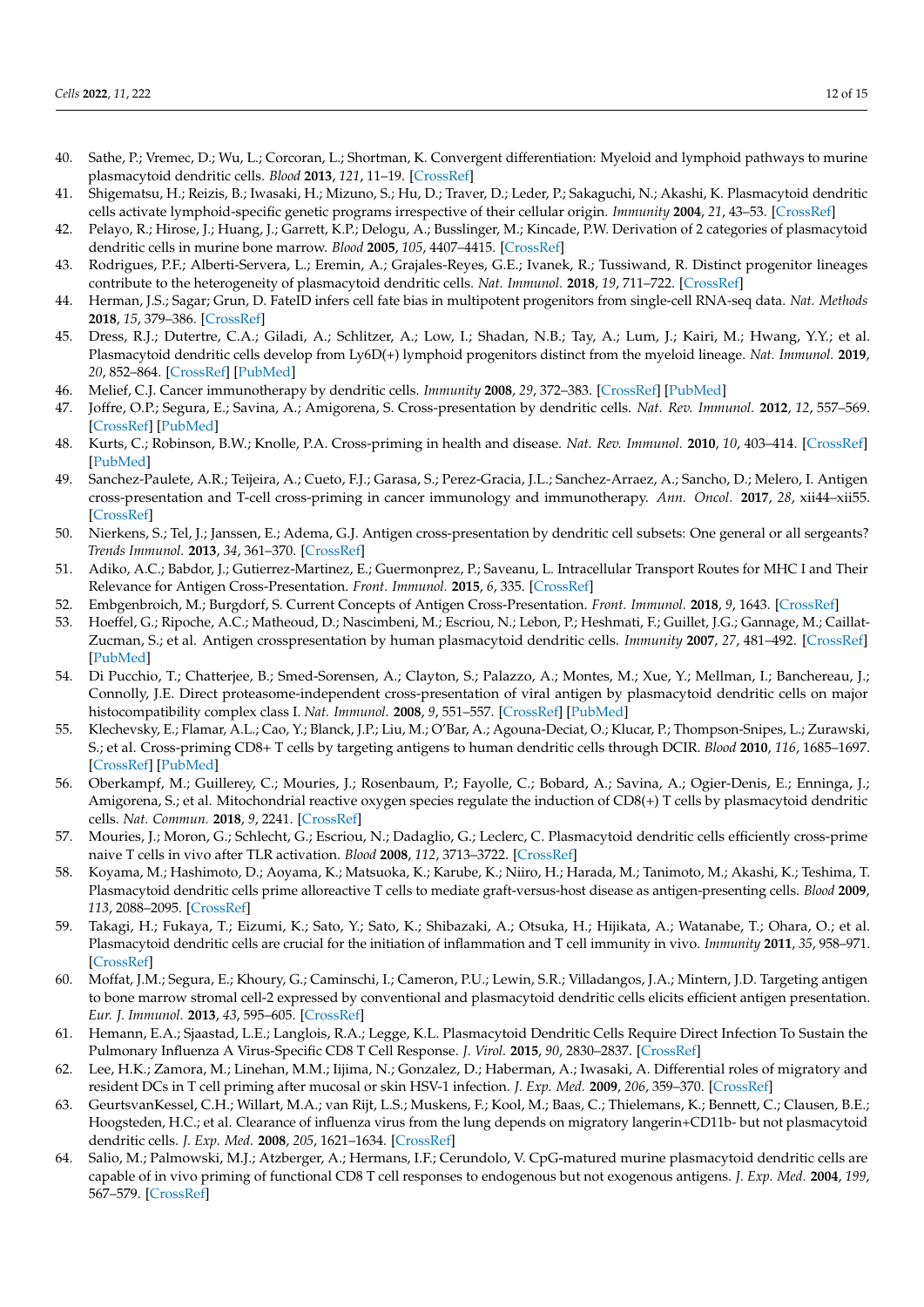- <span id="page-13-0"></span>65. Sapoznikov, A.; Fischer, J.A.; Zaft, T.; Krauthgamer, R.; Dzionek, A.; Jung, S. Organ-dependent in vivo priming of naive CD4+, but not CD8+, T cells by plasmacytoid dendritic cells. *J. Exp. Med.* **2007**, *204*, 1923–1933. [\[CrossRef\]](http://doi.org/10.1084/jem.20062373)
- <span id="page-13-1"></span>66. Guery, L.; Dubrot, J.; Lippens, C.; Brighouse, D.; Malinge, P.; Irla, M.; Pot, C.; Reith, W.; Waldburger, J.M.; Hugues, S. Ag-presenting CpG-activated pDCs prime Th17 cells that induce tumor regression. *Cancer Res.* **2014**, *74*, 6430–6440. [\[CrossRef\]](http://doi.org/10.1158/0008-5472.CAN-14-1149)
- <span id="page-13-2"></span>67. Kranz, L.M.; Diken, M.; Haas, H.; Kreiter, S.; Loquai, C.; Reuter, K.C.; Meng, M.; Fritz, D.; Vascotto, F.; Hefesha, H.; et al. Systemic RNA delivery to dendritic cells exploits antiviral defence for cancer immunotherapy. *Nature* **2016**, *534*, 396–401. [\[CrossRef\]](http://doi.org/10.1038/nature18300)
- <span id="page-13-3"></span>68. Matsui, T.; Connolly, J.E.; Michnevitz, M.; Chaussabel, D.; Yu, C.I.; Glaser, C.; Tindle, S.; Pypaert, M.; Freitas, H.; Piqueras, B.; et al. CD2 distinguishes two subsets of human plasmacytoid dendritic cells with distinct phenotype and functions. *J. Immunol.* **2009**, *182*, 6815–6823. [\[CrossRef\]](http://doi.org/10.4049/jimmunol.0802008)
- 69. Bryant, C.; Fromm, P.D.; Kupresanin, F.; Clark, G.; Lee, K.; Clarke, C.; Silveira, P.A.; Suen, H.; Brown, R.; Newman, E.; et al. A CD2 high-expressing stress-resistant human plasmacytoid dendritic-cell subset. *Immunol. Cell Biol.* **2016**, *94*, 447–457. [\[CrossRef\]](http://doi.org/10.1038/icb.2015.116)
- <span id="page-13-4"></span>70. Zhang, H.; Gregorio, J.D.; Iwahori, T.; Zhang, X.; Choi, O.; Tolentino, L.L.; Prestwood, T.; Carmi, Y.; Engleman, E.G. A distinct subset of plasmacytoid dendritic cells induces activation and differentiation of B and T lymphocytes. *Proc. Natl. Acad. Sci. USA* **2017**, *114*, 1988–1993. [\[CrossRef\]](http://doi.org/10.1073/pnas.1610630114)
- <span id="page-13-5"></span>71. Alcantara-Hernandez, M.; Leylek, R.; Wagar, L.E.; Engleman, E.G.; Keler, T.; Marinkovich, M.P.; Davis, M.M.; Nolan, G.P.; Idoyaga, J. High-Dimensional Phenotypic Mapping of Human Dendritic Cells Reveals Interindividual Variation and Tissue Specialization. *Immunity* **2017**, *47*, 1037–1050.e6. [\[CrossRef\]](http://doi.org/10.1016/j.immuni.2017.11.001)
- <span id="page-13-6"></span>72. See, P.; Dutertre, C.A.; Chen, J.; Gunther, P.; McGovern, N.; Irac, S.E.; Gunawan, M.; Beyer, M.; Handler, K.; Duan, K.; et al. Mapping the human DC lineage through the integration of high-dimensional techniques. *Science* **2017**, *356*. [\[CrossRef\]](http://doi.org/10.1126/science.aag3009)
- <span id="page-13-7"></span>73. Alculumbre, S.G.; Saint-Andre, V.; Di Domizio, J.; Vargas, P.; Sirven, P.; Bost, P.; Maurin, M.; Maiuri, P.; Wery, M.; Roman, M.S.; et al. Diversification of human plasmacytoid predendritic cells in response to a single stimulus. *Nat. Immunol.* **2018**, *19*, 63–75. [\[CrossRef\]](http://doi.org/10.1038/s41590-017-0012-z)
- <span id="page-13-8"></span>74. Demoulin, S.; Herfs, M.; Delvenne, P.; Hubert, P. Tumor microenvironment converts plasmacytoid dendritic cells into immunosuppressive/tolerogenic cells: Insight into the molecular mechanisms. *J. Leukoc. Biol.* **2013**, *93*, 343–352. [\[CrossRef\]](http://doi.org/10.1189/jlb.0812397)
- 75. Aspord, C.; Leccia, M.T.; Charles, J.; Plumas, J. Melanoma hijacks plasmacytoid dendritic cells to promote its own progression. *Oncoimmunology* **2014**, *3*, e27402. [\[CrossRef\]](http://doi.org/10.4161/onci.27402)
- <span id="page-13-9"></span>76. Li, S.; Wu, J.; Zhu, S.; Liu, Y.J.; Chen, J. Disease-Associated Plasmacytoid Dendritic Cells. *Front. Immunol.* **2017**, *8*, 1268. [\[CrossRef\]](http://doi.org/10.3389/fimmu.2017.01268)
- <span id="page-13-10"></span>77. Aspord, C.; Leccia, M.T.; Charles, J.; Plumas, J. Plasmacytoid dendritic cells support melanoma progression by promoting Th2 and regulatory immunity through OX40L and ICOSL. *Cancer Immunol. Res.* **2013**, *1*, 402–415. [\[CrossRef\]](http://doi.org/10.1158/2326-6066.CIR-13-0114-T)
- <span id="page-13-11"></span>78. Sharma, M.D.; Baban, B.; Chandler, P.; Hou, D.Y.; Singh, N.; Yagita, H.; Azuma, M.; Blazar, B.R.; Mellor, A.L.; Munn, D.H. Plasmacytoid dendritic cells from mouse tumor-draining lymph nodes directly activate mature Tregs via indoleamine 2,3 dioxygenase. *J. Clin. Investig.* **2007**, *117*, 2570–2582. [\[CrossRef\]](http://doi.org/10.1172/JCI31911)
- <span id="page-13-12"></span>79. Kiessler, M.; Plesca, I.; Sommer, U.; Wehner, R.; Wilczkowski, F.; Muller, L.; Tunger, A.; Lai, X.; Rentsch, A.; Peuker, K.; et al. Tumor-infiltrating plasmacytoid dendritic cells are associated with survival in human colon cancer. *J. Immunother. Cancer* **2021**, *9*, e001813. [\[CrossRef\]](http://doi.org/10.1136/jitc-2020-001813)
- <span id="page-13-13"></span>80. Liu, C.; Lou, Y.; Lizee, G.; Qin, H.; Liu, S.; Rabinovich, B.; Kim, G.J.; Wang, Y.H.; Ye, Y.; Sikora, A.G.; et al. Plasmacytoid dendritic cells induce NK cell-dependent, tumor antigen-specific T cell cross-priming and tumor regression in mice. *J. Clin. Investig.* **2008**, *118*, 1165–1175. [\[CrossRef\]](http://doi.org/10.1172/JCI33583)
- 81. Le Mercier, I.; Poujol, D.; Sanlaville, A.; Sisirak, V.; Gobert, M.; Durand, I.; Dubois, B.; Treilleux, I.; Marvel, J.; Vlach, J.; et al. Tumor promotion by intratumoral plasmacytoid dendritic cells is reversed by TLR7 ligand treatment. *Cancer Res.* **2013**, *73*, 4629–4640. [\[CrossRef\]](http://doi.org/10.1158/0008-5472.CAN-12-3058)
- <span id="page-13-16"></span>82. Tel, J.; Aarntzen, E.H.; Baba, T.; Schreibelt, G.; Schulte, B.M.; Benitez-Ribas, D.; Boerman, O.C.; Croockewit, S.; Oyen, W.J.; van Rossum, M.; et al. Natural human plasmacytoid dendritic cells induce antigen-specific T-cell responses in melanoma patients. *Cancer Res.* **2013**, *73*, 1063–1075. [\[CrossRef\]](http://doi.org/10.1158/0008-5472.CAN-12-2583)
- 83. Lombardi, V.C.; Khaiboullina, S.F.; Rizvanov, A.A. Plasmacytoid dendritic cells, a role in neoplastic prevention and progression. *Eur. J. Clin. Investig.* **2015**, *45* (Suppl. S1), 1–8. [\[CrossRef\]](http://doi.org/10.1111/eci.12363)
- 84. Veglia, F.; Gabrilovich, D.I. Dendritic cells in cancer: The role revisited. *Curr. Opin. Immunol.* **2017**, *45*, 43–51. [\[CrossRef\]](http://doi.org/10.1016/j.coi.2017.01.002)
- <span id="page-13-17"></span>85. Westdorp, H.; Creemers, J.H.A.; van Oort, I.M.; Schreibelt, G.; Gorris, M.A.J.; Mehra, N.; Simons, M.; de Goede, A.L.; van Rossum, M.M.; Croockewit, A.J.; et al. Blood-derived dendritic cell vaccinations induce immune responses that correlate with clinical outcome in patients with chemo-naive castration-resistant prostate cancer. *J. Immunother. Cancer* **2019**, *7*, 302. [\[CrossRef\]](http://doi.org/10.1186/s40425-019-0787-6)
- <span id="page-13-14"></span>86. Charles, J.; Chaperot, L.; Hannani, D.; Bruder Costa, J.; Templier, I.; Trabelsi, S.; Gil, H.; Moisan, A.; Persoons, V.; Hegelhofer, H.; et al. An innovative plasmacytoid dendritic cell line-based cancer vaccine primes and expands antitumor T-cells in melanoma patients in a first-in-human trial. *Oncoimmunology* **2020**, *9*, 1738812. [\[CrossRef\]](http://doi.org/10.1080/2162402X.2020.1738812)
- <span id="page-13-15"></span>87. Thomas, M.; Ponce-Aix, S.; Navarro, A.; Riera-Knorrenschild, J.; Schmidt, M.; Wiegert, E.; Kapp, K.; Wittig, B.; Mauri, C.; Domine Gomez, M.; et al. Immunotherapeutic maintenance treatment with toll-like receptor 9 agonist lefitolimod in patients with extensive-stage small-cell lung cancer: Results from the exploratory, controlled, randomized, international phase II IMPULSE study. *Ann. Oncol.* **2018**, *29*, 2076–2084. [\[CrossRef\]](http://doi.org/10.1093/annonc/mdy326)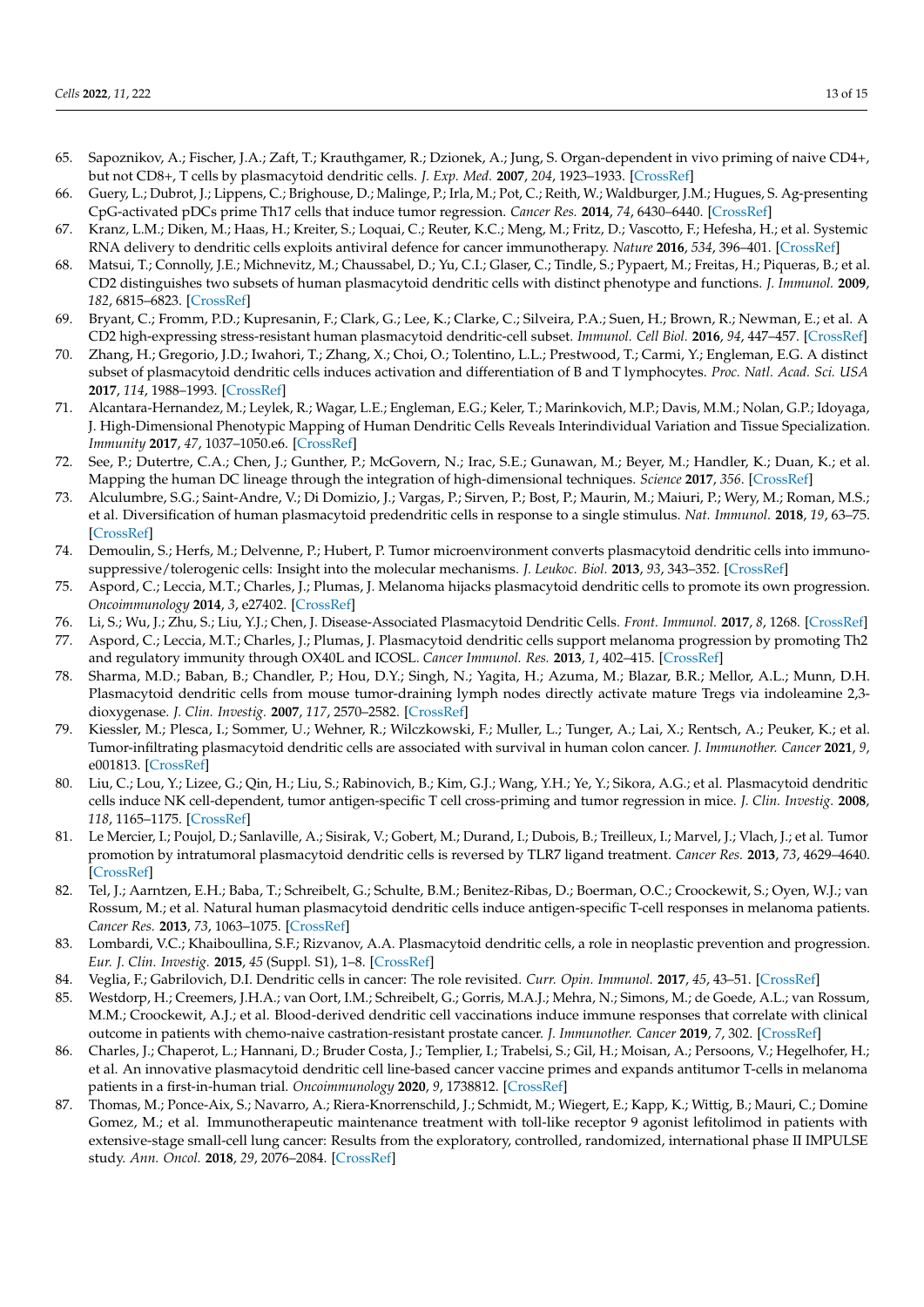- <span id="page-14-0"></span>88. Nierkens, S.; den Brok, M.H.; Garcia, Z.; Togher, S.; Wagenaars, J.; Wassink, M.; Boon, L.; Ruers, T.J.; Figdor, C.G.; Schoenberger, S.P.; et al. Immune adjuvant efficacy of CpG oligonucleotide in cancer treatment is founded specifically upon TLR9 function in plasmacytoid dendritic cells. *Cancer Res.* **2011**, *71*, 6428–6437. [\[CrossRef\]](http://doi.org/10.1158/0008-5472.CAN-11-2154)
- <span id="page-14-1"></span>89. Yoneyama, H.; Matsuno, K.; Toda, E.; Nishiwaki, T.; Matsuo, N.; Nakano, A.; Narumi, S.; Lu, B.; Gerard, C.; Ishikawa, S.; et al. Plasmacytoid DCs help lymph node DCs to induce anti-HSV CTLs. *J. Exp. Med.* **2005**, *202*, 425–435. [\[CrossRef\]](http://doi.org/10.1084/jem.20041961)
- 90. Lou, Y.; Liu, C.; Kim, G.J.; Liu, Y.J.; Hwu, P.; Wang, G. Plasmacytoid dendritic cells synergize with myeloid dendritic cells in the induction of antigen-specific antitumor immune responses. *J. Immunol.* **2007**, *178*, 1534–1541. [\[CrossRef\]](http://doi.org/10.4049/jimmunol.178.3.1534)
- 91. Rogers, G.L.; Shirley, J.L.; Zolotukhin, I.; Kumar, S.R.P.; Sherman, A.; Perrin, G.Q.; Hoffman, B.E.; Srivastava, A.; Basner-Tschakarjan, E.; Wallet, M.A.; et al. Plasmacytoid and conventional dendritic cells cooperate in crosspriming AAV capsid-specific CD8(+) T cells. *Blood* **2017**, *129*, 3184–3195. [\[CrossRef\]](http://doi.org/10.1182/blood-2016-11-751040)
- 92. Brewitz, A.; Eickhoff, S.; Dahling, S.; Quast, T.; Bedoui, S.; Kroczek, R.A.; Kurts, C.; Garbi, N.; Barchet, W.; Iannacone, M.; et al. CD8(+) T Cells Orchestrate pDC-XCR1(+) Dendritic Cell Spatial and Functional Cooperativity to Optimize Priming. *Immunity* **2017**, *46*, 205–219. [\[CrossRef\]](http://doi.org/10.1016/j.immuni.2017.01.003)
- <span id="page-14-2"></span>93. Lozza, L.; Farinacci, M.; Fae, K.; Bechtle, M.; Staber, M.; Dorhoi, A.; Bauer, M.; Ganoza, C.; Weber, S.; Kaufmann, S.H. Crosstalk between human DC subsets promotes antibacterial activity and CD8+ T-cell stimulation in response to bacille Calmette-Guerin. *Eur. J. Immunol.* **2014**, *44*, 80–92. [\[CrossRef\]](http://doi.org/10.1002/eji.201343797)
- <span id="page-14-3"></span>94. Fu, C.; Peng, P.; Loschko, J.; Feng, L.; Pham, P.; Cui, W.; Lee, K.P.; Krug, A.B.; Jiang, A. Plasmacytoid dendritic cells cross-prime naive CD8 T cells by transferring antigen to conventional dendritic cells through exosomes. *Proc. Natl. Acad. Sci. USA* **2020**, *117*, 23730–23741. [\[CrossRef\]](http://doi.org/10.1073/pnas.2002345117)
- <span id="page-14-4"></span>95. Chaperot, L.; Blum, A.; Manches, O.; Lui, G.; Angel, J.; Molens, J.P.; Plumas, J. Virus or TLR agonists induce TRAIL-mediated cytotoxic activity of plasmacytoid dendritic cells. *J. Immunol.* **2006**, *176*, 248–255. [\[CrossRef\]](http://doi.org/10.4049/jimmunol.176.1.248)
- 96. Stary, G.; Bangert, C.; Tauber, M.; Strohal, R.; Kopp, T.; Stingl, G. Tumoricidal activity of TLR7/8-activated inflammatory dendritic cells. *J. Exp. Med.* **2007**, *204*, 1441–1451. [\[CrossRef\]](http://doi.org/10.1084/jem.20070021)
- 97. Kalb, M.L.; Glaser, A.; Stary, G.; Koszik, F.; Stingl, G. TRAIL(+) human plasmacytoid dendritic cells kill tumor cells in vitro: Mechanisms of imiquimod- and IFN-alpha-mediated antitumor reactivity. *J. Immunol.* **2012**, *188*, 1583–1591. [\[CrossRef\]](http://doi.org/10.4049/jimmunol.1102437)
- <span id="page-14-5"></span>98. Drobits, B.; Holcmann, M.; Amberg, N.; Swiecki, M.; Grundtner, R.; Hammer, M.; Colonna, M.; Sibilia, M. Imiquimod clears tumors in mice independent of adaptive immunity by converting pDCs into tumor-killing effector cells. *J. Clin. Investig.* **2012**, *122*, 575–585. [\[CrossRef\]](http://doi.org/10.1172/JCI61034)
- <span id="page-14-6"></span>99. Bol, K.F.; Schreibelt, G.; Rabold, K.; Wculek, S.K.; Schwarze, J.K.; Dzionek, A.; Teijeira, A.; Kandalaft, L.E.; Romero, P.; Coukos, G.; et al. The clinical application of cancer immunotherapy based on naturally circulating dendritic cells. *J. Immunother. Cancer* **2019**, *7*, 109. [\[CrossRef\]](http://doi.org/10.1186/s40425-019-0580-6)
- <span id="page-14-7"></span>100. Aspord, C.; Charles, J.; Leccia, M.T.; Laurin, D.; Richard, M.J.; Chaperot, L.; Plumas, J. A novel cancer vaccine strategy based on HLA-A\*0201 matched allogeneic plasmacytoid dendritic cells. *PLoS ONE* **2010**, *5*, e10458. [\[CrossRef\]](http://doi.org/10.1371/journal.pone.0010458)
- 101. Aspord, C.; Leccia, M.T.; Salameire, D.; Laurin, D.; Chaperot, L.; Charles, J.; Plumas, J. HLA-A(\*)0201(+) plasmacytoid dendritic cells provide a cell-based immunotherapy for melanoma patients. *J. Investig. Dermatol.* **2012**, *132*, 2395–2406. [\[CrossRef\]](http://doi.org/10.1038/jid.2012.152)
- <span id="page-14-8"></span>102. Charles, J.; Chaperot, L.; Revol, B.; Baudin, M.; Mouret, S.; Hamon, A.; Leccia, M.T.; Plumas, J.; Aspord, C. The avidity of tumor-specific T cells amplified by a plasmacytoid dendritic cell-based assay can predict the clinical evolution of melanoma patients. *Pigment Cell Melanoma Res.* **2018**, *31*, 82–94. [\[CrossRef\]](http://doi.org/10.1111/pcmr.12618)
- <span id="page-14-9"></span>103. Kumar, J.; Kale, V.; Limaye, L. Umbilical cord blood-derived CD11c(+) dendritic cells could serve as an alternative allogeneic source of dendritic cells for cancer immunotherapy. *Stem Cell Res. Ther.* **2015**, *6*, 184. [\[CrossRef\]](http://doi.org/10.1186/s13287-015-0160-8)
- <span id="page-14-10"></span>104. Pitt, J.M.; Andre, F.; Amigorena, S.; Soria, J.C.; Eggermont, A.; Kroemer, G.; Zitvogel, L. Dendritic cell-derived exosomes for cancer therapy. *J. Clin. Investig.* **2016**, *126*, 1224–1232. [\[CrossRef\]](http://doi.org/10.1172/JCI81137)
- <span id="page-14-14"></span>105. Bell, B.M.; Kirk, I.D.; Hiltbrunner, S.; Gabrielsson, S.; Bultema, J.J. Designer exosomes as next-generation cancer immunotherapy. *Nanomedicine* **2016**, *12*, 163–169. [\[CrossRef\]](http://doi.org/10.1016/j.nano.2015.09.011)
- 106. Kalluri, R.; LeBleu, V.S. The biology, function, and biomedical applications of exosomes. *Science* **2020**, *367*. [\[CrossRef\]](http://doi.org/10.1126/science.aau6977)
- <span id="page-14-11"></span>107. Yao, Y.; Fu, C.; Zhou, L.; Mi, Q.S.; Jiang, A. DC-Derived Exosomes for Cancer Immunotherapy. *Cancers* **2021**, *13*, 3667. [\[CrossRef\]](http://doi.org/10.3390/cancers13153667)
- <span id="page-14-12"></span>108. Andre, F.; Chaput, N.; Schartz, N.E.; Flament, C.; Aubert, N.; Bernard, J.; Lemonnier, F.; Raposo, G.; Escudier, B.; Hsu, D.H.; et al. Exosomes as potent cell-free peptide-based vaccine. I. Dendritic cell-derived exosomes transfer functional MHC class I/peptide complexes to dendritic cells. *J. Immunol.* **2004**, *172*, 2126–2136. [\[CrossRef\]](http://doi.org/10.4049/jimmunol.172.4.2126)
- 109. Wakim, L.M.; Bevan, M.J. Cross-dressed dendritic cells drive memory CD8+ T-cell activation after viral infection. *Nature* **2011**, *471*, 629–632. [\[CrossRef\]](http://doi.org/10.1038/nature09863)
- 110. Nakayama, M. Antigen Presentation by MHC-Dressed Cells. *Front. Immunol.* **2014**, *5*, 672. [\[CrossRef\]](http://doi.org/10.3389/fimmu.2014.00672)
- <span id="page-14-13"></span>111. Campana, S.; De Pasquale, C.; Carrega, P.; Ferlazzo, G.; Bonaccorsi, I. Cross-dressing: An alternative mechanism for antigen presentation. *Immunol. Lett.* **2015**, *168*, 349–354. [\[CrossRef\]](http://doi.org/10.1016/j.imlet.2015.11.002)
- <span id="page-14-15"></span>112. Zitvogel, L.; Regnault, A.; Lozier, A.; Wolfers, J.; Flament, C.; Tenza, D.; Ricciardi-Castagnoli, P.; Raposo, G.; Amigorena, S. Eradication of established murine tumors using a novel cell-free vaccine: Dendritic cell-derived exosomes. *Nat. Med.* **1998**, *4*, 594–600. [\[CrossRef\]](http://doi.org/10.1038/nm0598-594)